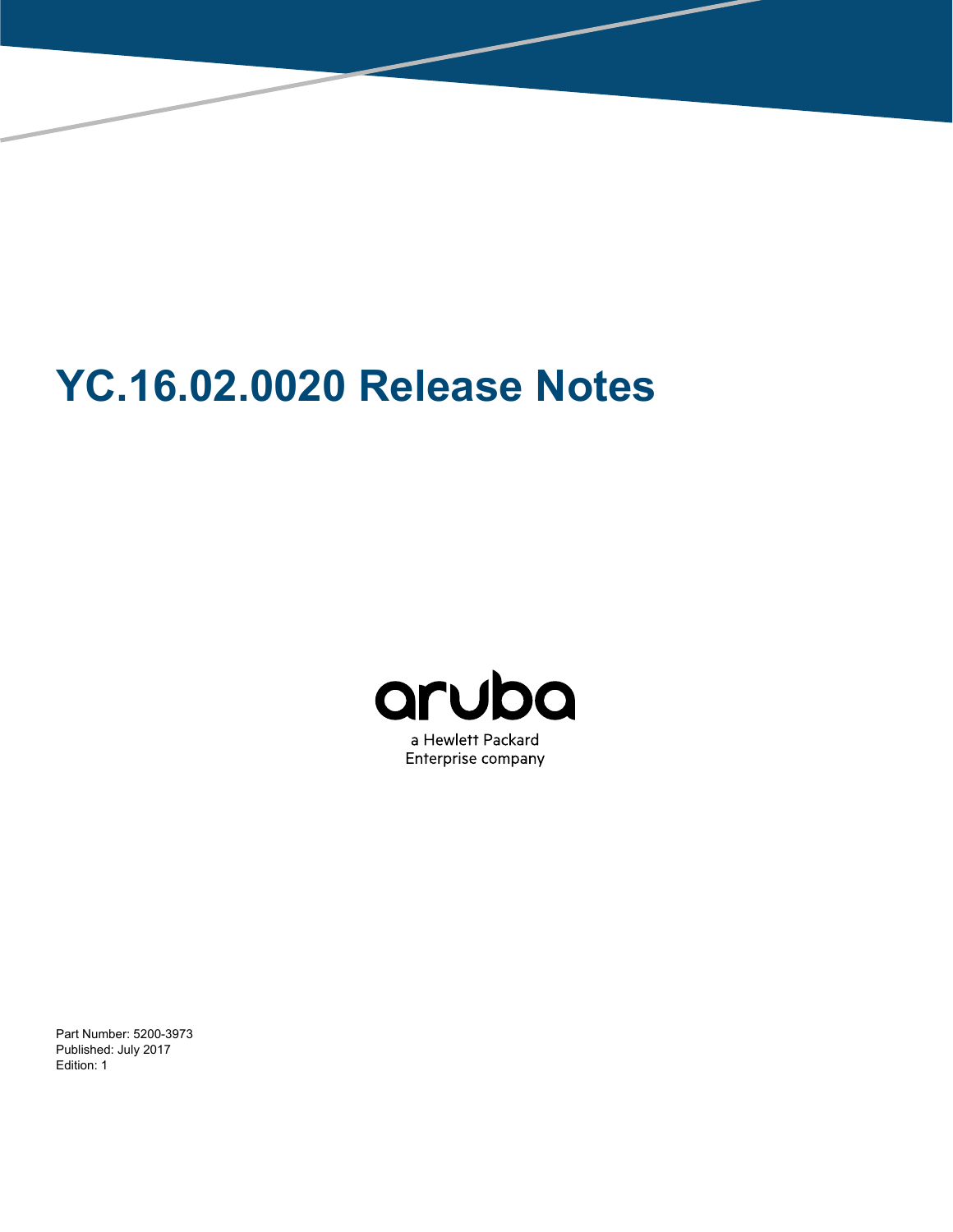#### **© Copyright 2017 Hewlett Packard Enterprise Development LP**

#### **Notices**

The information contained herein is subject to change without notice. The only warranties for Hewlett Packard Enterprise products and services are set forth in the express warranty statements accompanying such products and services. Nothing herein should be construed as constituting an additional warranty. Hewlett Packard Enterprise shall not be liable for technical or editorial errors or omissions contained herein.

Confidential computer software. Valid license from Hewlett Packard Enterprise required for possession, use, or copying. Consistent with FAR 12.211 and 12.212, Commercial Computer Software, Computer Software Documentation, and Technical Data for Commercial Items are licensed to the U.S. Government under vendor's standard commercial license.

Links to third-party websites take you outside the Hewlett Packard Enterprise website. Hewlett Packard Enterprise has no control over and is not responsible for information outside the Hewlett Packard Enterprise website.

#### **Acknowledgments**

Microsoft® and Windows® are either registered trademarks or trademarks of Microsoft Corporation in the United States and/or other countries.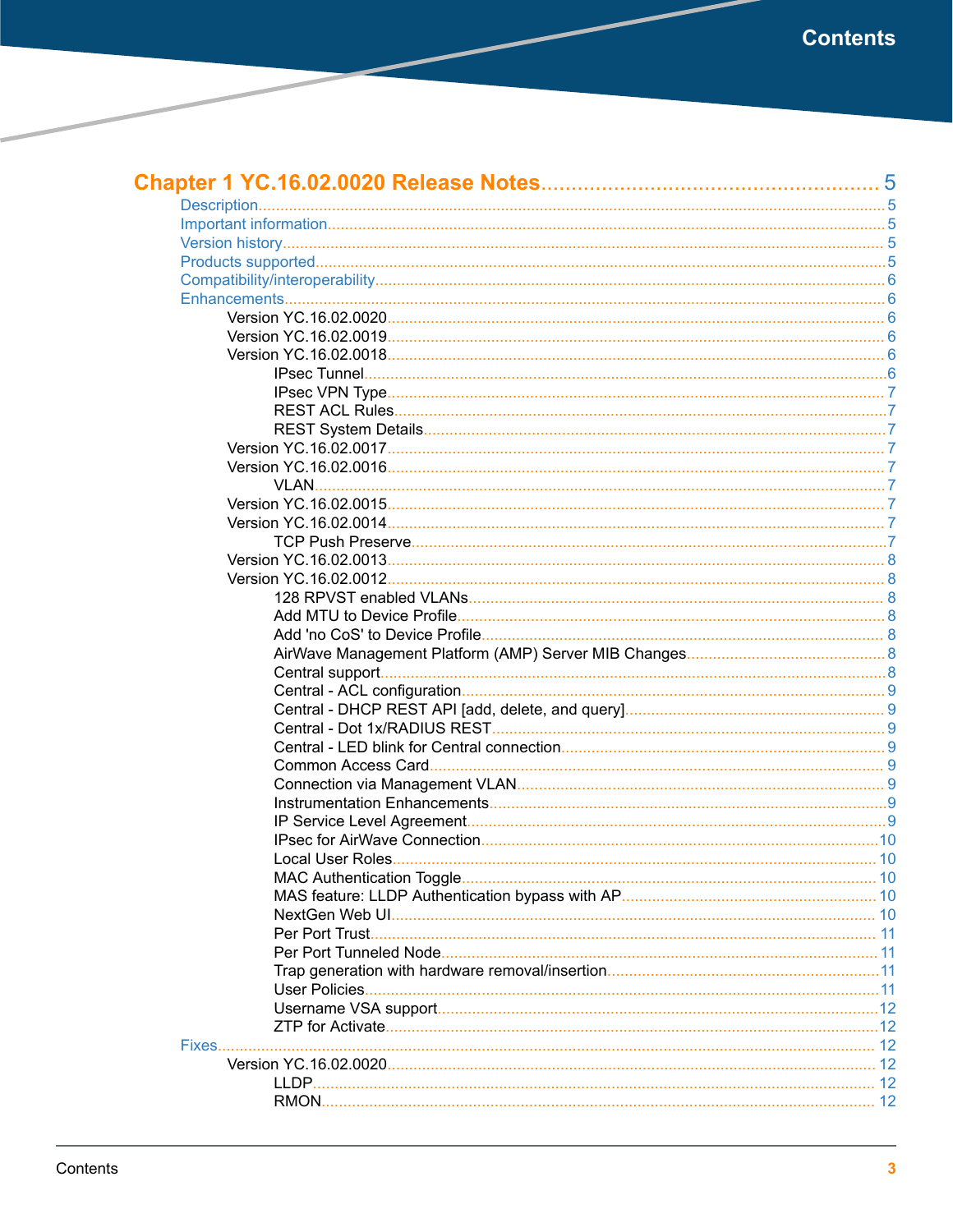| SSH                                                     |    |
|---------------------------------------------------------|----|
|                                                         |    |
|                                                         |    |
| CDP.                                                    |    |
|                                                         |    |
|                                                         |    |
| IGMP.                                                   |    |
|                                                         |    |
|                                                         |    |
|                                                         |    |
|                                                         |    |
|                                                         |    |
|                                                         |    |
|                                                         |    |
| Web UI                                                  |    |
|                                                         |    |
|                                                         |    |
|                                                         |    |
|                                                         |    |
| DHCP                                                    |    |
|                                                         |    |
|                                                         |    |
|                                                         |    |
| SNMP.                                                   |    |
|                                                         |    |
|                                                         |    |
| Trunking.                                               |    |
|                                                         |    |
|                                                         |    |
|                                                         |    |
| Console                                                 |    |
|                                                         |    |
| SSH.                                                    |    |
|                                                         |    |
|                                                         |    |
|                                                         | 20 |
|                                                         |    |
| Chapter 2 Hewlett Packard Enterprise security policy 22 |    |
|                                                         |    |
|                                                         |    |
|                                                         |    |
|                                                         |    |
|                                                         | 23 |
|                                                         |    |
|                                                         |    |
|                                                         | 24 |
|                                                         |    |
|                                                         |    |
|                                                         |    |
|                                                         |    |
|                                                         |    |
|                                                         |    |
|                                                         |    |
|                                                         |    |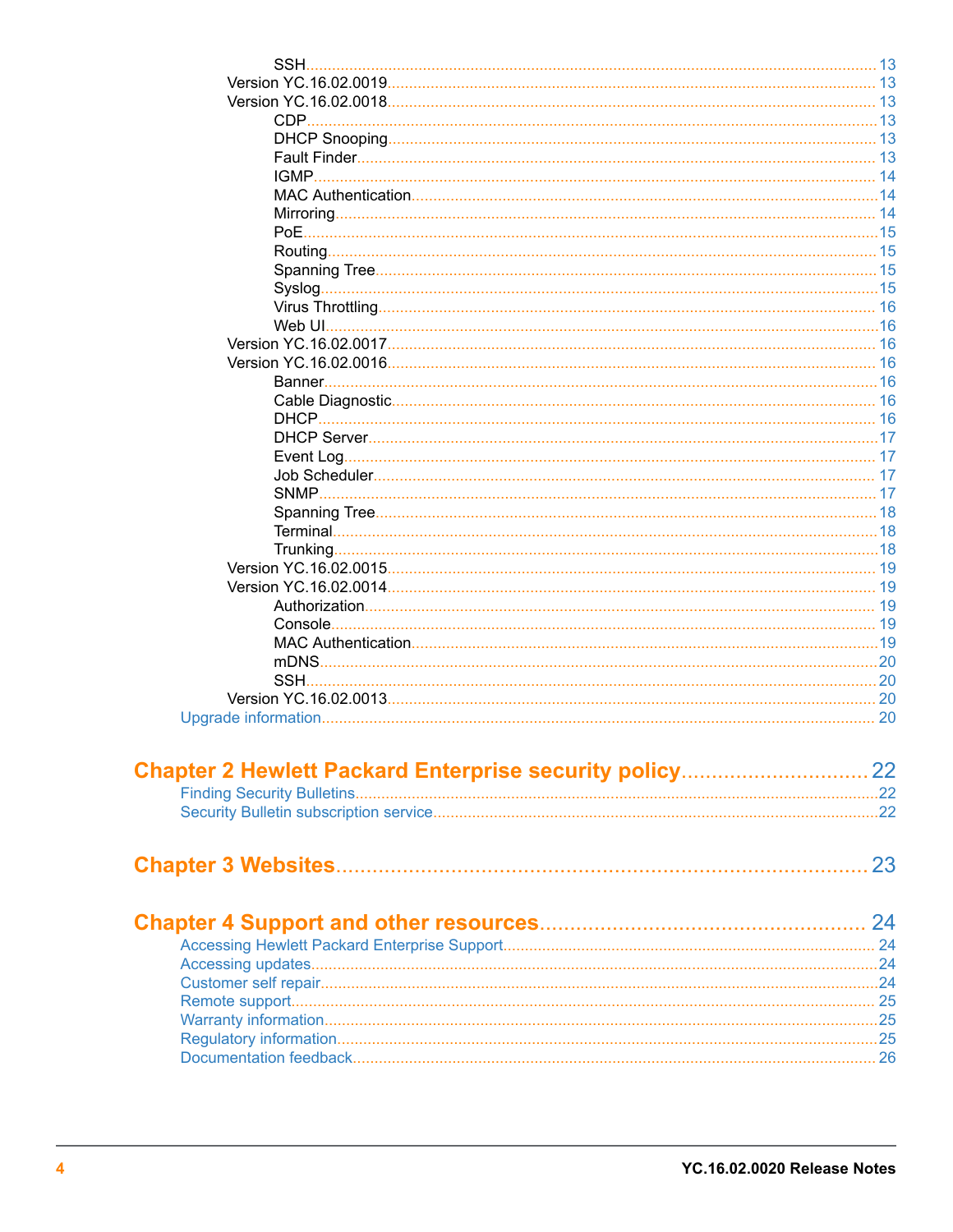## <span id="page-4-0"></span>**Description**

This release note covers software versions for the YC.16.02 branch of the software.

Version YC.16.02.0012 was the initial build of Major version YC.16.02 software.

Product series supported by this software:

• Aruba 2540 Switch Series

## **Important information**

To avoid damage to your equipment, do not interrupt power to the switch during a software update.

## **Version history**

All released versions are fully supported by Hewlett Packard Enterprise, unless noted in the table.

| <b>Version number</b> | Release date | <b>Based on</b> | <b>Remarks</b>                                                                              |
|-----------------------|--------------|-----------------|---------------------------------------------------------------------------------------------|
| YC.16.02.0020         | 2017-07-07   | YC.16.02.0019   | Released, fully supported, and<br>posted on the web.                                        |
| YC.16.02.0019         | n/a          | YC.16.02.0018   | Never released.                                                                             |
| YC.16.02.0018         | 2017-03-31   | YC.16.02.0017   | Released, fully supported, and<br>posted on the web.                                        |
| YC.16.02.0017         | n/a          | YC.16.02.0016   | Never released.                                                                             |
| YC.16.02.0016         | 2017-01-27   | YC.16.02.0015   | Released, fully supported, and<br>posted on the web.                                        |
| YC.16.02.0015         | n/a          | YC.16.02.0014   | Never released.                                                                             |
| YC.16.02.0014         | 2016-10-28   | YC.16.02.0013   | Released, fully supported, and<br>posted on the web.                                        |
| YC.16.02.0013         | n/a          | YC.16.02.0012   | Never released.                                                                             |
| YC.16.02.0012         | 2016-08-31   |                 | Initial release of the YC software.<br>Released, fully supported, and<br>posted on the web. |

## **Products supported**

This release applies to the following product models: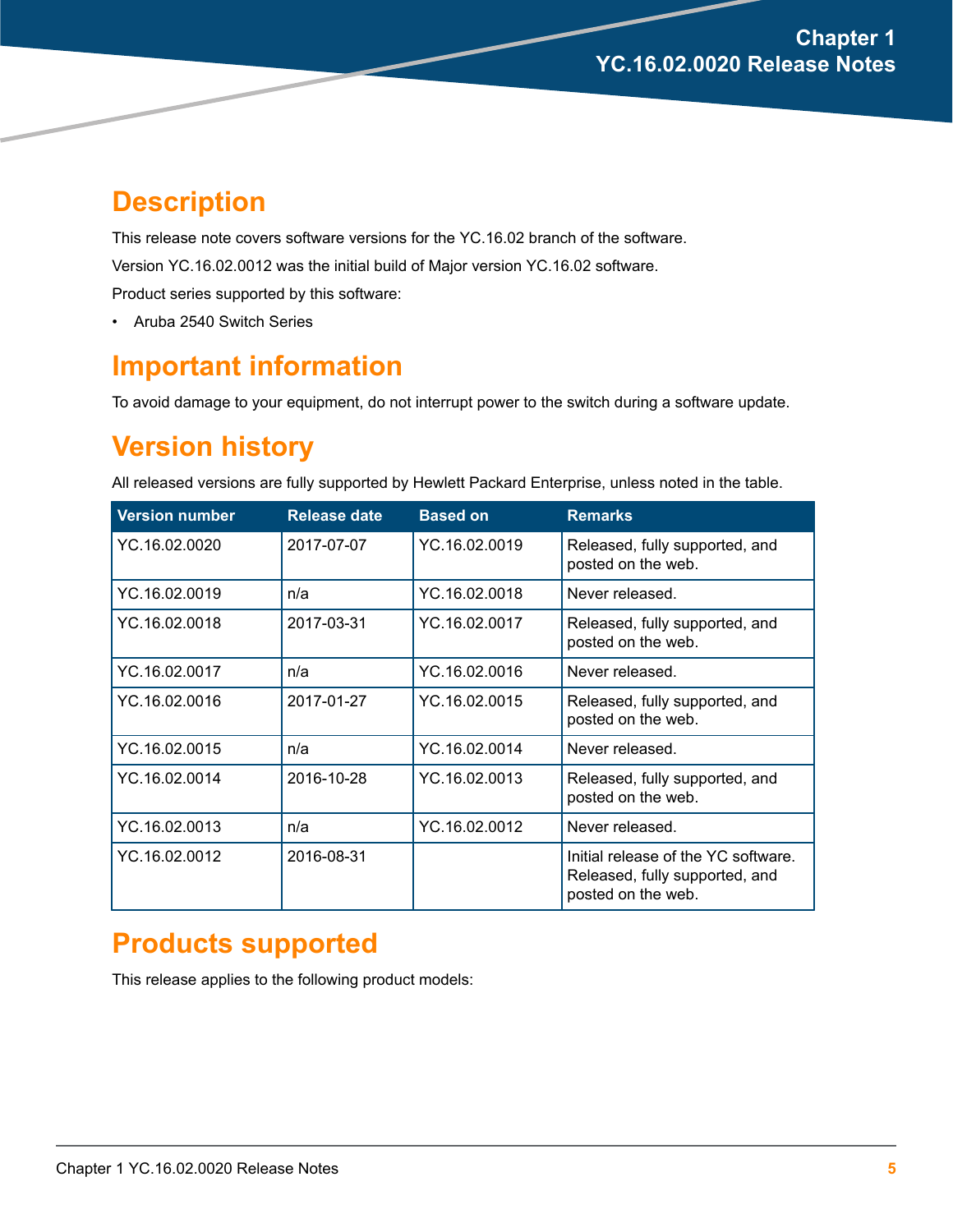<span id="page-5-0"></span>

| <b>Product number</b> | <b>Description</b>               |  |  |
|-----------------------|----------------------------------|--|--|
| JL354A                | Aruba 2540 24G 4SFP+ Switch      |  |  |
| <b>JL356A</b>         | Aruba 2540 24G PoE+ 4SFP+ Switch |  |  |
| JL355A                | Aruba 2540 48G 4SFP+ Switch      |  |  |
| JL357A                | Aruba 2540 48G PoE+ 4SFP+ Switch |  |  |

## **Compatibility/interoperability**

The switch web agent supports the following web browsers:

| <b>Browser</b>      | <b>Supported versions</b> |
|---------------------|---------------------------|
| Internet Explorer   | Edge<br>٠<br>11<br>٠      |
| Chrome              | 53<br>52<br>٠             |
| Firefox             | 49<br>48<br>٠             |
| Safari (MacOS only) | 10<br>9                   |

## **Enhancements**

This section lists enhancements added to this branch of the software.

Software enhancements are listed in reverse-chronological order, with the newest on the top of the list. Unless otherwise noted, each software version listed includes all enhancements added in earlier versions.

## **Version YC.16.02.0020**

No enhancements were included in version YC.16.02.0020.

## **Version YC.16.02.0019**

Version YC.16.02.0019 was never released.

## **Version YC.16.02.0018**

## **IPsec Tunnel**

Support for creating an IPsec tunnel between the switch and the Aruba mobility controller acting as a VPN concentrator has been added. This functionality allows the creation of a secure channel for communication between the switch and certain services such as Airwave, ClearPass, Syslog, and DNS. The ability to set routes to multiple destinations through the IPsec tunnel, as well as a default gateway route from the switch to the controller for non-IPsec traffic, is now possible.

The CLI command aruba *<vpn-type>* peer-ip initiates the IPsec session with the controller. The *<vpntype>* can be either amp or any. If type amp is used, the switch will perform ZTP by triggering check-in (to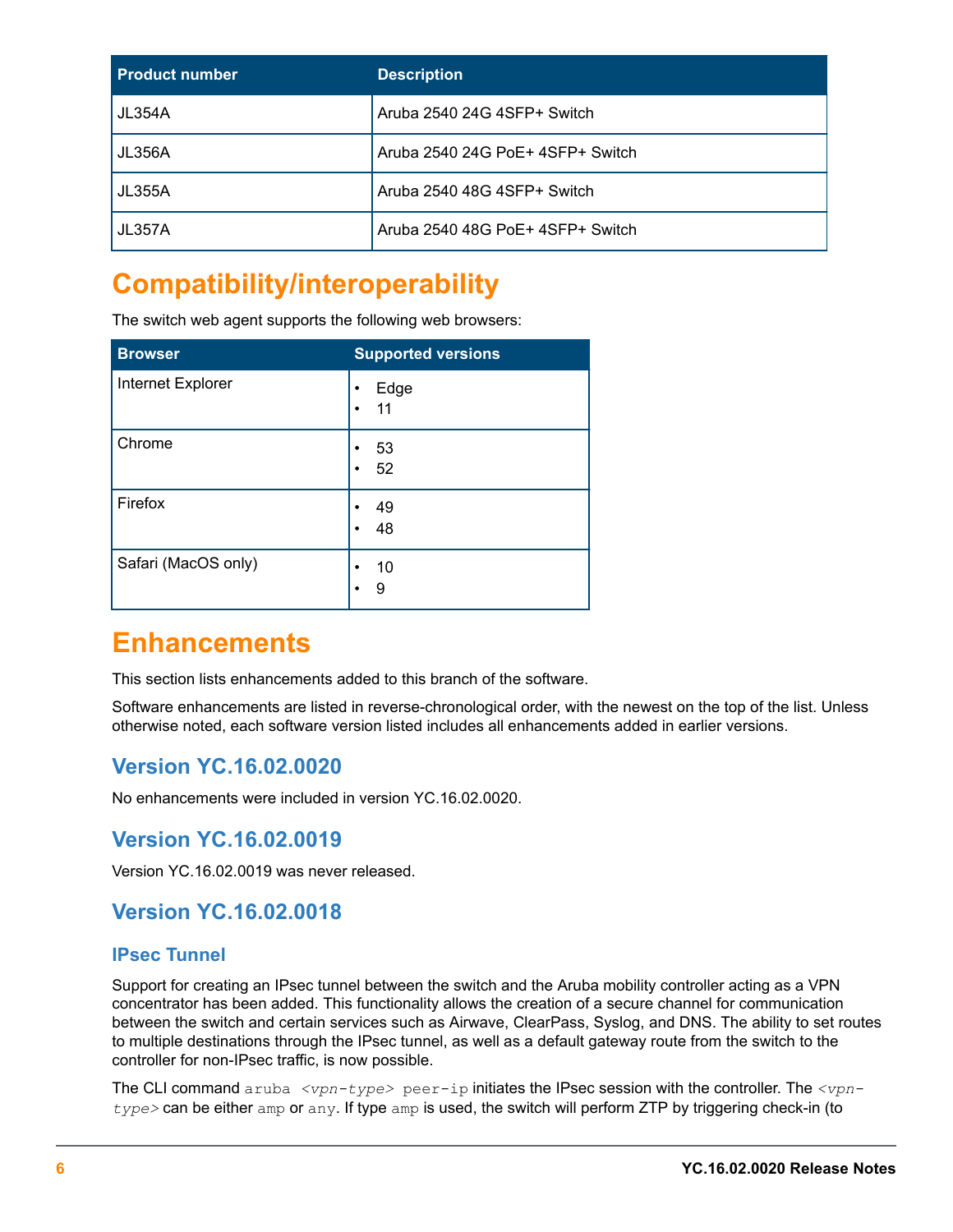<span id="page-6-0"></span>Airwave) through the IPsec channel. If type  $\text{any}$  is used, the switch will not automatically add a route to Airwave IP through the tunnel.

To configure Routes (to services behind the Aruba VPN Controller, such as CPPM, Syslog, DNS, etc.) through the IPsec channel use the CLI command ip route /mask interface tunnel aruba-vpn. Before adding/ deleting a route to service network through the IPsec tunnel, it is recommended to execute the following CLI commands in case the controller IP also belongs to service network. These commands add/delete a static route to reach the controller IP through the default gateway:

aruba-vpn default-gateway enable aruba-vpn default-gateway disable

#### **IPsec VPN Type**

Added a new aruba-vpn type "any" to enable control plane traffic protection for a Remote Access VPN session.

Example: aruba-vpn type any

When deleting an existing aruba-vpn configuration and before configuring with a new aruba-vpn type, a warning message is prompted: Remove the existing aruba-vpn configuration before configuring with a new aruba vpn type.

Switch software downgrade to a previous version is not allowed with Aruba VPN type "any" configured. An error message is displayed: Firmware downgrade is not allowed if aruba vpn is configured with type any. Please unconfigure it before attempting to downgrade.

#### **REST ACL Rules**

Support for ICMP and IGMP protocols, ToS, precedence, and log options have been added to the REST API for ACL rules.

#### **REST System Details**

Removed version dependency on displaying VLAN ID and IP address in REST interface for System Details. VLAN ID and assigned IP address of Aruba Central connection is now supported with REST v2.

## **Version YC.16.02.0017**

Version YC.16.02.0017 was never released.

## **Version YC.16.02.0016**

#### **VLAN**

Switch design does not allow a port to be orphaned when it is removed from the port's last assigned VLAN. The port has to be manually re-assigned to any other existing VLAN to make sure the port is always assigned to a VLAN. If removing a port from its last VLAN, the port is now automatically untagged to the DEFAULT VLAN, eliminating the previous 2-step process - move port to another VLAN prior to removing the port's last assigned VLAN.

## **Version YC.16.02.0015**

Version YC.16.02.0015 was never released.

## **Version YC.16.02.0014**

#### **TCP Push Preserve**

Starting with this build, the TCP Push Preserve mode is set to DISABLED by default.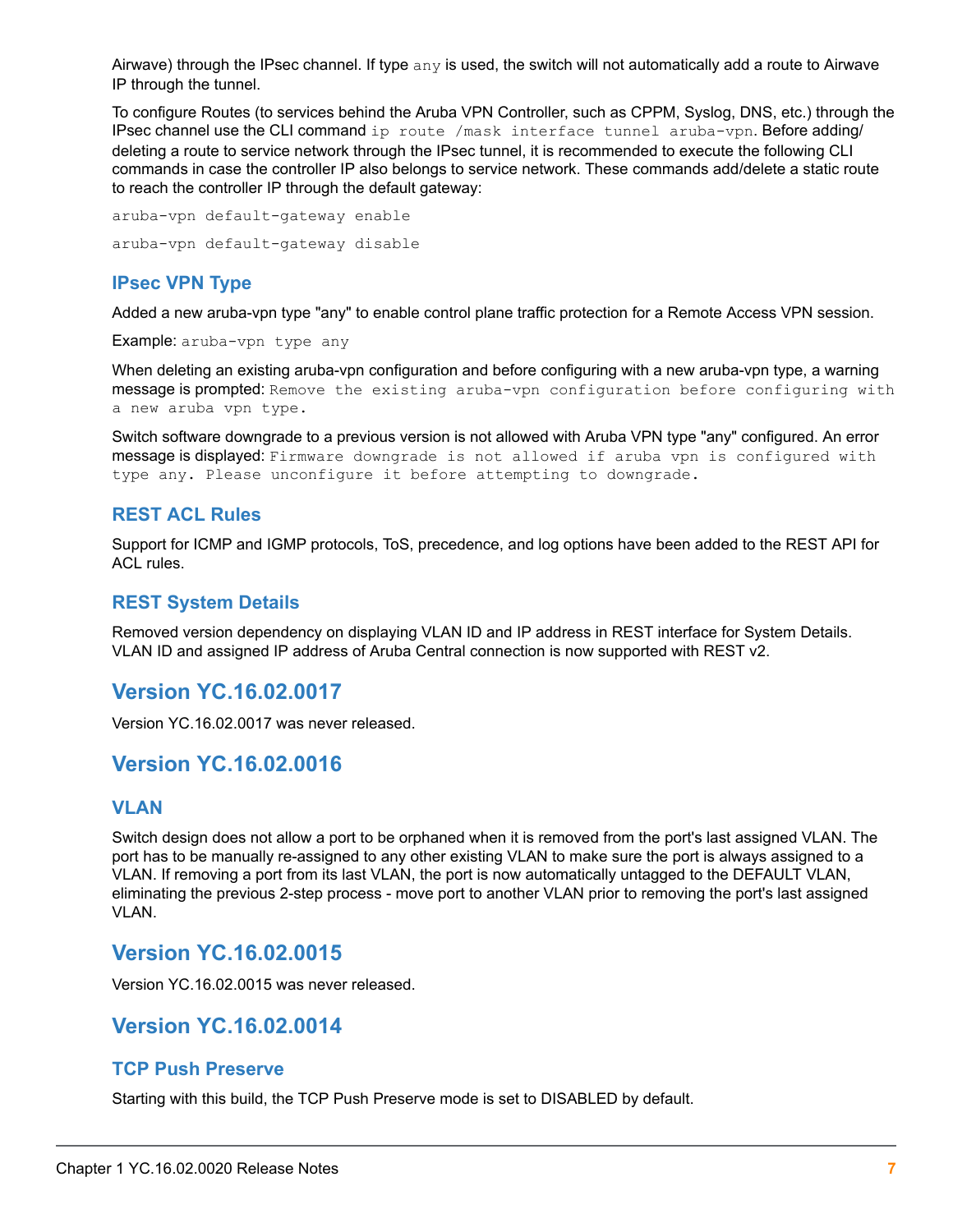<span id="page-7-0"></span>The TCP Push Preserve mode determines the queuing of the TCP packets that have the PUSH flag set. When this mode is enabled and the egress queue is full, TCP packets with the PUSH flag set are queued at the head of the ingress queue for egress queue space. This may delay subsequent incoming packets in the same queue and create a head-of-line blocking situation. When this mode is disabled and the egress queue is full, TCP packets with the PUSH flag set are dropped from the head of the ingress queue.

If the current switch TCP Push Preserve mode has been set to DISABLED, it will be preserved as DISABLED and the corresponding configuration entries will be suppressed. If the current switch TCP PUSH preserve mode has been set to ENABLED, it will be changed to DISABLED and the change will be noted in system event logs as The tcp-push-preserve feature was disabled. This is a change to default configuration.

The CLI command show tcp-push-preserve indicates the status of TCP push mode ENABLED/DISABLED. CLI command  $\lceil$ no $\rceil$  tcp-push-preserve changes the status of TCP push mode.

## **Version YC.16.02.0013**

Version YC.16.02.0013 was never released.

## **Version YC.16.02.0012**

## **128 RPVST enabled VLANs**

This increases the maximum number of supported VLANs in RPVST from 64 to 128. There is no other change. The switch will not allow a user to configure more than 128 RPVST enabled VLANs.

#### **Add MTU to Device Profile**

ArubaOS-Switch-based switches support the jumbo frame attribute in device profile. When an Aruba AP is attached to the port, the configured MTU is applied to the port.

The default size of the MTU is 9K. This value is not configurable through device profile context commands. If the user wants to change this value, they manually configure it in the switch global configuration. Users can enable or disable Jumbo frame support through device profile. By default, jumbo frame support is disabled.

If jumbo frame support is already enabled on a VLAN, but disabled in the device profile for the same VLAN, jumbo frame support will remain enabled even if the device profile is active. Non device-profile configuration takes precedence over device profile configuration.

When the user enables jumbo frame support, all the VLANs configured in the device profile will get jumbo frame enabled. All ports belonging to that VLAN can handle packets up to 9k size (default size). This includes ports where an Aruba AP is not connected if that port belongs to a VLAN configured in the device profile.

## **Add 'no CoS' to Device Profile**

Class of service (CoS) is applied on the packets received on the port. The default value is "none". If a user wants to change the CoS configuration, the user can set any CoS value from 0-7. Whenever the configured value is "none," the switch honors the CoS value of the packet. If the CoS value is set via the Device Profile, the CoS setting on the Device Profile is used instead.

#### **AirWave Management Platform (AMP) Server MIB Changes**

SNMP MIB support for AMP-Server and IPSec tunnel for AMP management traffic are available in 16.02.

#### **Central support**

Functionality to enable management of ArubaOS-Switch-based switches from a cloud-based Aruba Central network management system is included in this software release. Aruba Central is a software-as-a-service subscription in the cloud and streamlines management of multiple network devices.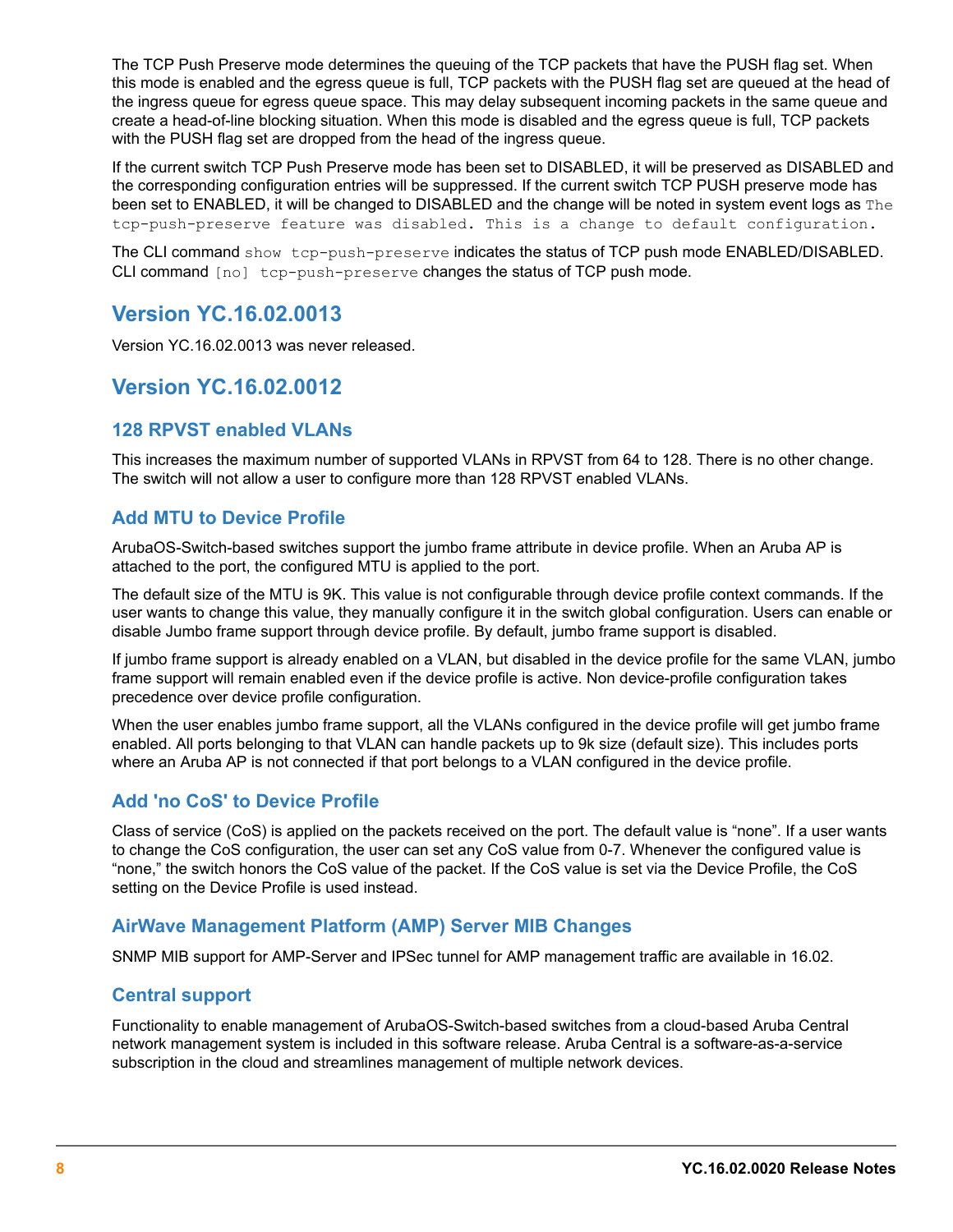<span id="page-8-0"></span>Central allows the deployment of network devices on sites with no IT personnel (such as branch offices or retail stores). The deployed devices are managed from a centralized system called Central. The following management capabilities are supported for ArubaOS-Switch-based switches:

- Configuration of basic switch functionality like VLANs and ports
- Monitoring of system details and ports
- Remote Console service for remote debugging and troubleshooting
- Firmware upgrade

#### **Central - ACL configuration**

REST API to return all ACL rules. This enhancement must be enabled by Aruba Central.

#### **Central - DHCP REST API [add, delete, and query]**

REST APIs for DHCP Server configuration. This enhancement must be enabled by Aruba Central.

#### **Central - Dot 1x/RADIUS REST**

REST APIs for RADIUS configuration. This enhancement must be enabled by Aruba Central.

#### **Central - LED blink for Central connection**

Central connectivity is visually indicated by LED's for Cloud customers who are going to use existing products. If the device is not connected to Central then LEDs will indicate the connection status (super state) which broken down into further substrate error. USR/FDX LED, Locator LED and Port Mode LED are used to indicate various states. Customer will press the mode button to enter USR/FDx mode then see the port mode LED behavior (if cloud enabled).

#### **Common Access Card**

A common access card (CAC) is a United States Department of Defense (DoD) smart card for multifactor authentication. CACs are issued as standard identification for active-duty military personnel, reserve personnel, civilian employees, non-DoD government employees, state employees of the National Guard, and eligible contractor personnel. In addition to its use as an ID card, a CAC is required for access to government buildings and computer networks.

#### **Connection via Management VLAN**

When the Management VLAN is configured and enabled (active), connection to the AMP Server will be allowed only via Management VLAN.

#### **Instrumentation Enhancements**

Provide additional/enhanced information that can assist in diagnostics, monitoring, and troubleshooting of various switch features.

- DT, STP, and LLDP show tech enhancements
- Multicast show tech enhancements

#### **IP Service Level Agreement**



YC does not support IP-SLA for voice.

IP Service Level Agreement (IP SLA) is a feature that helps administrators collect information about network performance in real time.

Only the following SLA types are supported: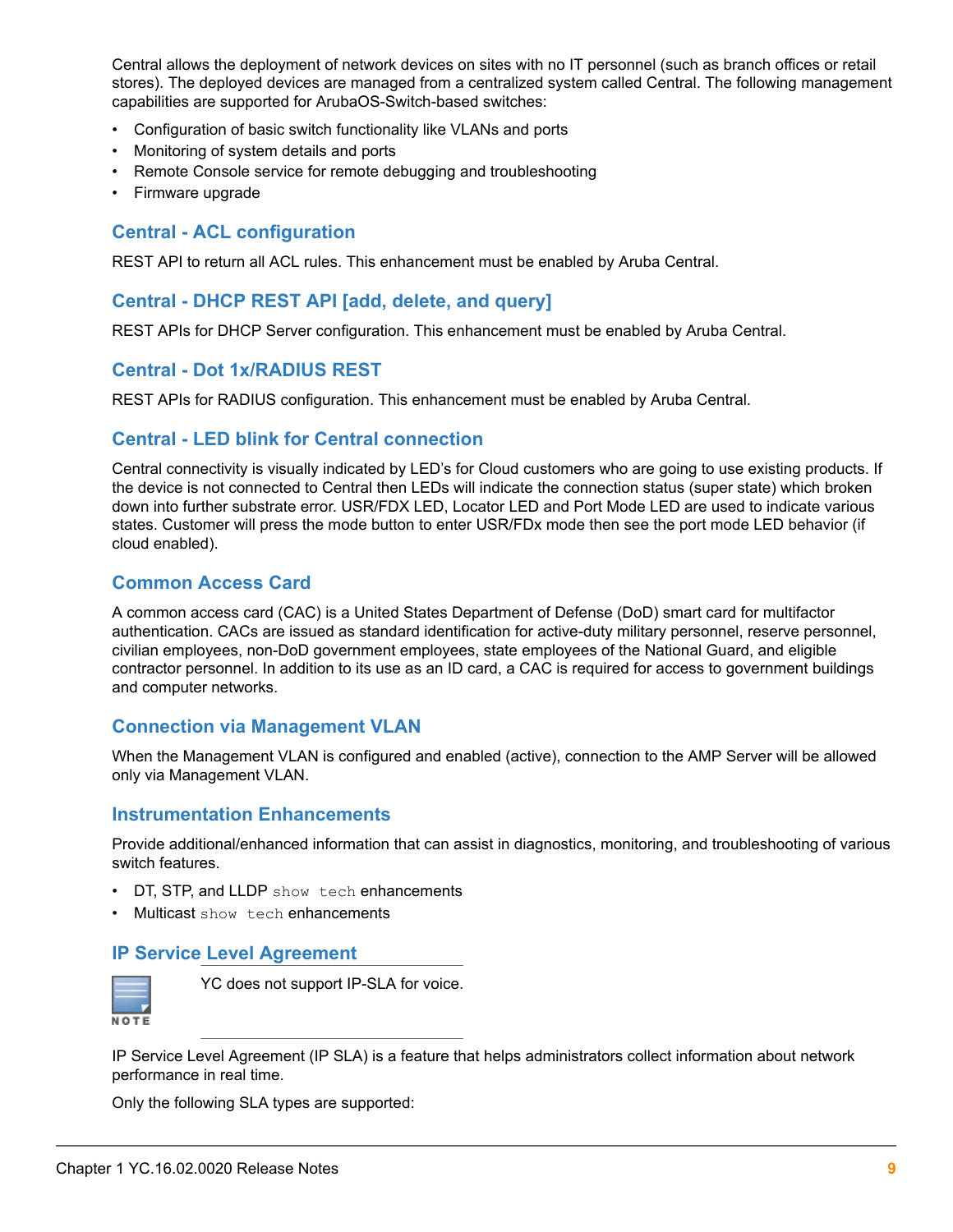- <span id="page-9-0"></span>• UDP Echo, including connectivity testing of transport layer (UDP) services, Round-Trip-Time (RTT) measurement, one-way delay, and packet loss details.
- ICMP Echo, including connectivity testing, RTT measurement, and packet loss details.
- TCP Connect, including connectivity testing of transport layer (TCP) services, and handshake time measurement.

#### **IPsec for AirWave Connection**

Support for secure communication between ArubaOS-Switches and an Aruba mobility controller (VPN concentrator) for the management traffic sent to or received from the AirWave Management Platform (AMP) server.

This feature provides necessary support for Zero Touch Provisioning (ZTP) by establishing a secure channel between an ArubaOS-Switch-based switch and the Aruba Controller (as VPN concentrator). ZTP is a feature by which switches discover their respective management system (AirWave or Aruba Central) during initial boot up using DHCP or Activate. This enables switches to be configured and managed automatically without admin intervention.

In a deployment scenario where a switch at a remote branch and an AirWave server located at corporate headquarters or datacenter are connected via an un-trusted public network (Internet), communication between the switch and the AirWave server must be protected. This feature ensures that communication between ArubaOS-Switch-based switches and an AirWave Server (management traffic) is protected by establishing a secure channel between the switches and an Aruba Controller (connected to an AirWave server).

**Please note:** This feature only supports traffic to the AMP; it is not a general-purpose IPsec VPN. This feature only works with the following ArubaOS-Switch-based switches as these switches fully support TPM certificates: 2920, 2930F, 3800, 3810, and 5400R. This feature is restricted to work only with an Aruba Controller (as VPN concentrator) for the IPsec tunnel between the switch and the AMP server.

This feature is currently supported only with Aruba Controller running ArubaOS 6.5.0.0.

### **Local User Roles**

When this feature is enabled, every authenticated client is associated with a user role (even when authentication fails), which determines the client's network privileges, frequency of re-authentication, VLAN, captive portal profile, rate-limit, and QoS (Quality of Service).

The feature is globally enabled for all authentication methods and does not impact clients connected to ports without port-security.

User Roles are locally created in an ArubaOS-Switch-based switch and applied based on a client's MAC Address for Local-MAC-Authentication or via the HPE-User-Role VSA (Vendor Specific Attribute) returned by the RADIUS server for MAC-Authentication, Web-Authentication, and 802.1X.

#### **MAC Authentication Toggle**

Port-based MAC authentication allows an infrastructure device to be authenticated with a port-based policy that dictates the distribution switch to open the authenticator port to all clients from the authenticated device. This is similar to the existing port-based 802.1X authentication available on HPE switches, except that the new portbased 802.1X authentication can also be statically configured on an authenticator port to be persistent over port toggling and switch reboot, while the existing port-based mode MAC authentication will be dynamic, triggered by the dynamic policy an authenticated client will receive.

## **MAS feature: LLDP Authentication bypass with AP**

This feature by-passes authentication for an AP that sends LLDP TLV.

#### **NextGen Web UI**

The NextGen Web UI is a new browser-based user interface that has been introduced to improve usability over that of the legacy web UI. This first phase release is establishing the new look and feel, navigation model, and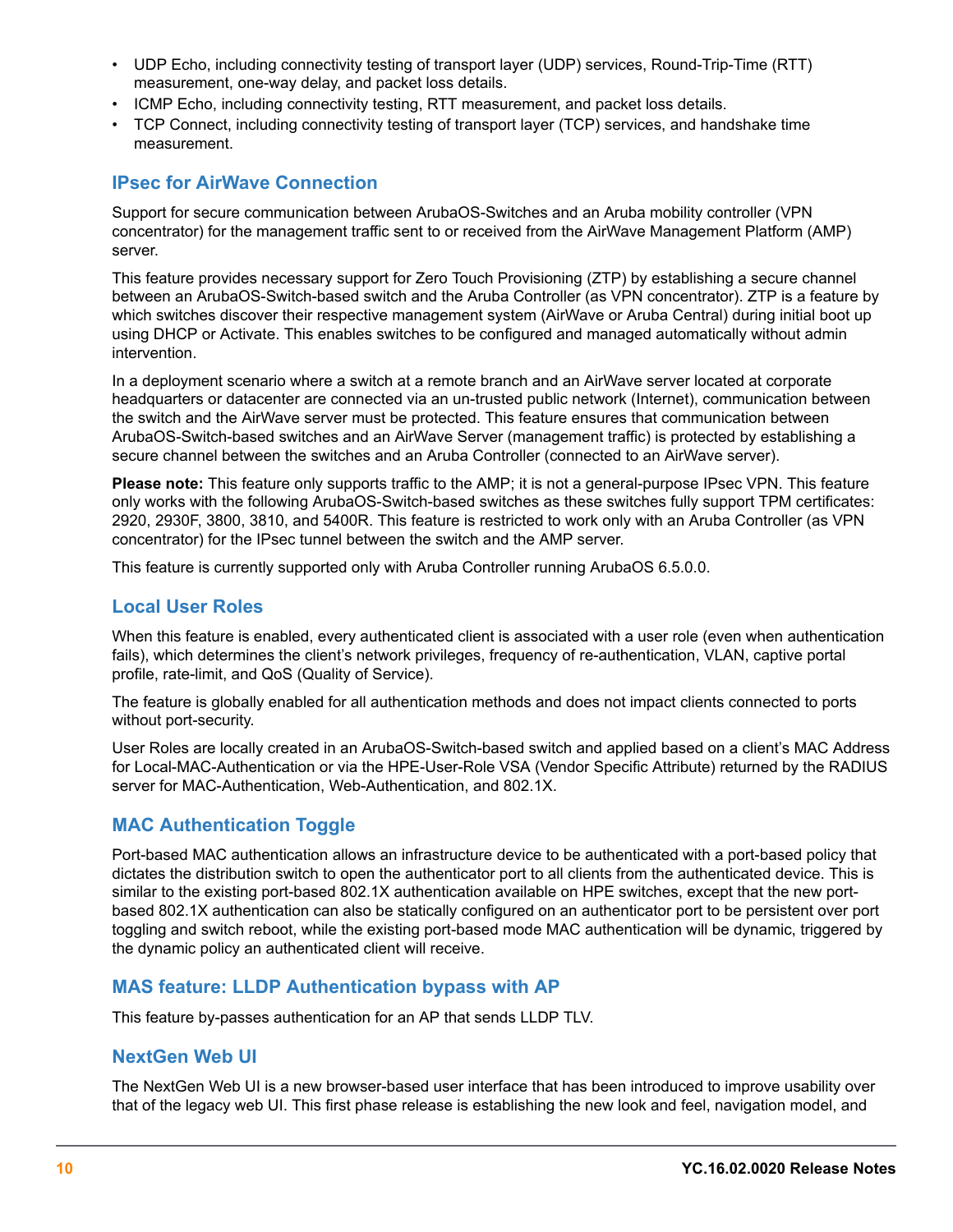<span id="page-10-0"></span>dashboard layout. It also provides additional system monitoring capabilities. The intent is to build upon this framework in future releases to ultimately deliver a full featured web UI that will simplify the user experience with an emphasis on system monitoring and troubleshooting.

See Compatibility/interoperability for supported browsers.

Current OS support: Windows Server 2008, Windows Server 2012, Windows Client 2007 and Windows Client 2008, MacOS.

### **Per Port Trust**

The per-port Trust QoS feature allows customers to select which packet fields are used to determine inbound service-priority:

| <b>Packet fields</b> | <b>Description</b>                                                                                       |
|----------------------|----------------------------------------------------------------------------------------------------------|
| Default              | Use the VLAN cos (Priority Code Point, or PCP) value and preserve any IP-ToS values.                     |
| dot1p                | Same as default mode.                                                                                    |
| ip-prec              | Use the QoS value corresponding to the IP-Precedence priority-mapping for the IP-ToS<br>field.           |
| <b>D</b> scp         | Use the QoS value corresponding to the Differentiated Services priority-mapping for the<br>IP-ToS field. |
| None                 | Use none of the inbound packet-priority information.                                                     |

For details about the QoS Type-of-Service IP-Precedence or Differentiated-Services priority mappings, please refer to the *Advanced Traffic Management Guide* for your switch.

**Please note:** QoS trust modes other than "default" or "none" are **mutually exclusive** with the QoS port-priority feature.

## **Per Port Tunneled Node**

Tunneled node, also known as a wired tunneled node, provides access and security using an overlay architecture.

The tunneled node connects to one or more client devices at the edge of the network and then establishes an L2 GRE tunnel to the controlling concentrator server. This approach allows the controller to support all the centralized security features, such as 802.1X authentication, captive-portal authentication, and stateful firewall.

The Tunneled Node feature is enabled on a per-port basis. Any traffic coming from non-tunneled node interfaces will be forwarded "normally" without being tunneled to a Mobility Controller.

#### **Trap generation with hardware removal/insertion**

This feature by-passes authentication for an AP that sends LLDP TLV.

## **User Policies**

User Policies are new QoS (Quality of Service) Policies that are used in conjunction with User-Roles to provide control over ingress traffic originating from User-Role assigned clients. This feature supports IPv4 and IPv6 traffic. Classified user traffic is matched and shaped by user policy actions. User Policy actions allow traffic to be ratelimited, permitted, and denied. It also allows VLAN priority, DSCP, and IP-Precedence (DSCP & IP-precedence are mutually exclusive) to be assigned to matching traffic. User Policies are assigned to User-Roles.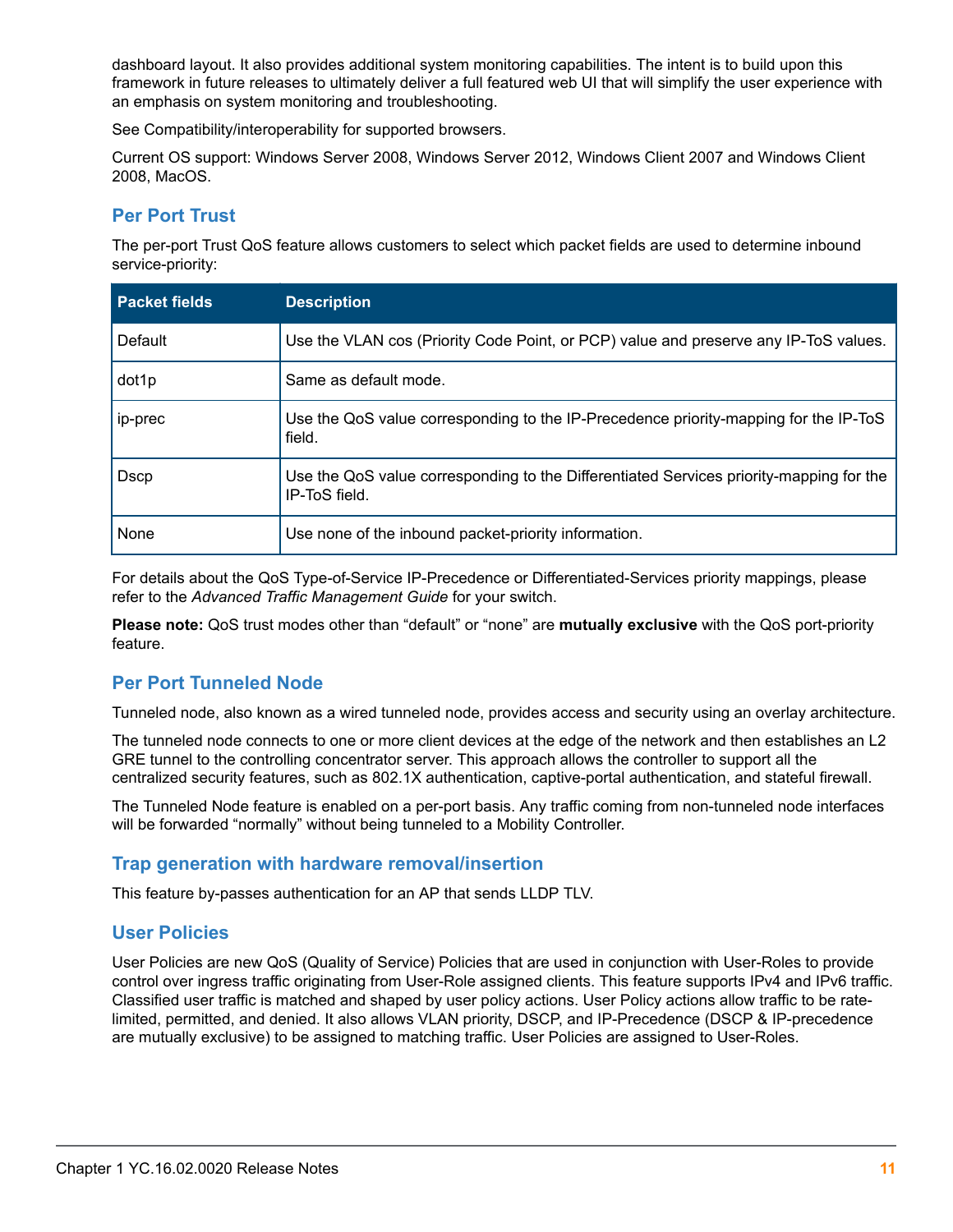#### <span id="page-11-0"></span>**Username VSA support**

This feature enables the 'Client Name' field on the switch to be updated with a value configured via the User-Name VSA (Vendor Specific Attribute) returned by the RADIUS server. This improves the data displayed via the Consolidated Client View output generated by the CLI command show port-access client, especially when using MAC-Authentication.

#### **ZTP for Activate**

The Aruba Activate service is part of the larger Mobility as a Service (MaaS) cloud initiative from Aruba. The Aruba Activate service consists of many services like Tracking, Provisioning, Upgrade and Inventory.

Zero Touch Provisioning (ZTP) enables auto-configuration of an ArubaOS-Switch-based switch without requiring any admin intervention on the switch. When a Cloud-enabled ArubaOS-Switch-based switch with factory default configuration becomes active on the network, it first contacts the NTP server, then contacts the Activate server, where it gets validated and forwarded to a Central or AirWave server to start further communications for auto provisioning.

The Activate ZTP process:

- Redirects the switch to AirWave or Central. Activate is not responsible for the actual switch configuration.
- If Activate returns an Aruba Mobility Controller IP address (in addition to AirWave parameters), the switch establishes an IPSec tunnel with the Controller and sends traffic over this tunnel.

## **Fixes**

This section lists released builds that include fixes found in this branch of the software. Software fixes are listed in reverse-chronological order, with the newest on the top of the list. Unless otherwise noted, each software version listed includes all fixes added in earlier versions.

The Symptom statement describes what a user might experience if this is seen on the network. The Scenario statement provides additional environment details and trigger summaries. When available, the Workaround statement provides a workaround to the issue for customers who decide not to update to this version of software.



The number that precedes the fix description is used for tracking purposes.

## **Version YC.16.02.0020**

## **LLDP CR\_0000232922**

**Symptom:** The switch reports an incorrect error message when it fails to configure the loopback interface IP address for LLDP advertisements.

**Scenario:** When attempting to configure the loopback interface IP address for LLDP advertisements, the switch displays an incorrect error message:

This IP address is not configured or is a DHCP address

Instead, the following error message should be displayed:

This IP address is not configured or is a DHCP/Loopback address

**Workaround:** Configure a statically assigned VLAN IP address for LLDP advertisements.

## **RMON CR\_0000230643**

**Symptom:** The switch may generate false RMON alarm traps.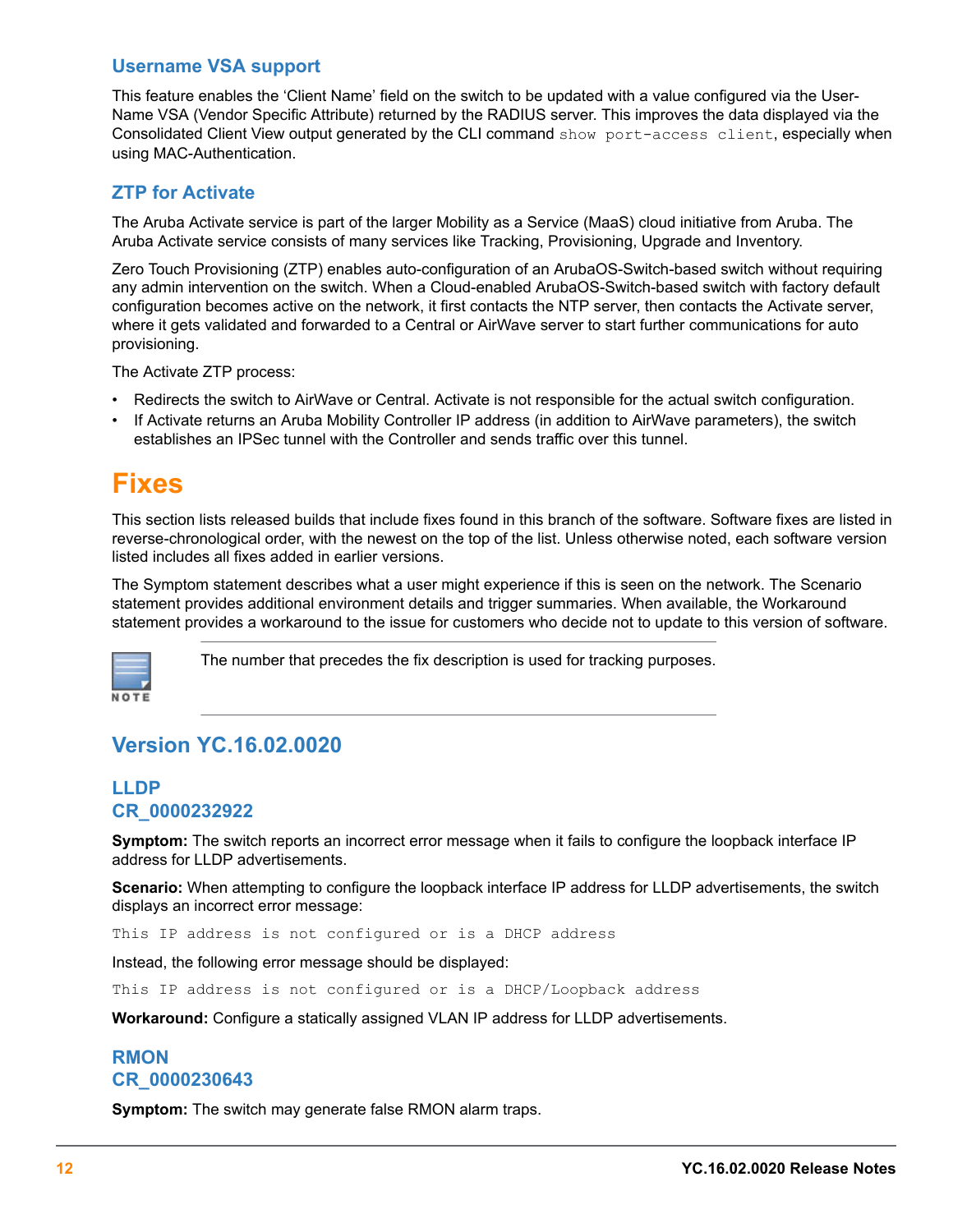<span id="page-12-0"></span>**Scenario:** After an uptime of over 500 days, the switch may generate false RMON alarm traps for the monitored MIB objects.

## **SSH CR\_0000229176**

**Symptom:** Unable to access switch via SSH.

**Scenario:** When using raw console terminal (console terminal none) with message of the day banner configured (banner motd) and SSH session to the switch may fail with the error message Session terminated, unable to login.

**Workaround:** Configure console ANSI or VT100 console terminal or disable message of the day banner.

#### **CR\_0000232500**

**Symptom:** Switch fails to authenticate an SSH client using keyboard-interactive method.

**Scenario:** When the switch access is enabled for SSH public key authentication (for example, aaa authentication ssh login public-key), if the SSH client fails to authenticate using client private key for N-1 configured number of authentication attempts (for example, aaa authentication num-attempts N), the switch does not failover to authenticate the client using keyboard-interactive method. The switch causes the client authentication to fail with an error message similar to Too many authentication failures, even when one more attempt is available.

## **Version YC.16.02.0019**

Version YC.16.02.0019 was never released.

## **Version YC.16.02.0018**

## **CDP CR\_0000228335**

**Symptom:** Switch reports an error message Module command missing for port or invalid port *<TRUNK-NAME>* when a configuration file is restored from backup.

**Scenario:** When a backup configuration file contains a CDP setting (for example, no cdp enable *<TRUNK-NAME>*) for a trunk port, the switch fails to restore it and reports an error message similar to:

line: 6. Module command missing for port or invalid port <TRUNK-NAME>. Corrupted download file.

#### **DHCP Snooping CR\_0000228042**

**Symptom:** An incorrect RMON message is logged when a DHCP RELEASE message is dropped by DHCP Snooping on the switch.

**Scenario:** If DHCPv4-Snooping and IPv4 routing are enabled when the switch receives a unicast DHCP client message (RELEASE/DECLINE), the switch logs an incorrect RMON message Attempt to release address *<IPv4 address>* leased to port *<lport\_src>* detected on port *<lport\_src>*. However, this switch does not have the lease entry updated in the DHCPv4-Snooping binding state table (BST).

In environments with multiple DHCP servers reachable through different network paths, the message is logged repeatedly.

## **Fault Finder**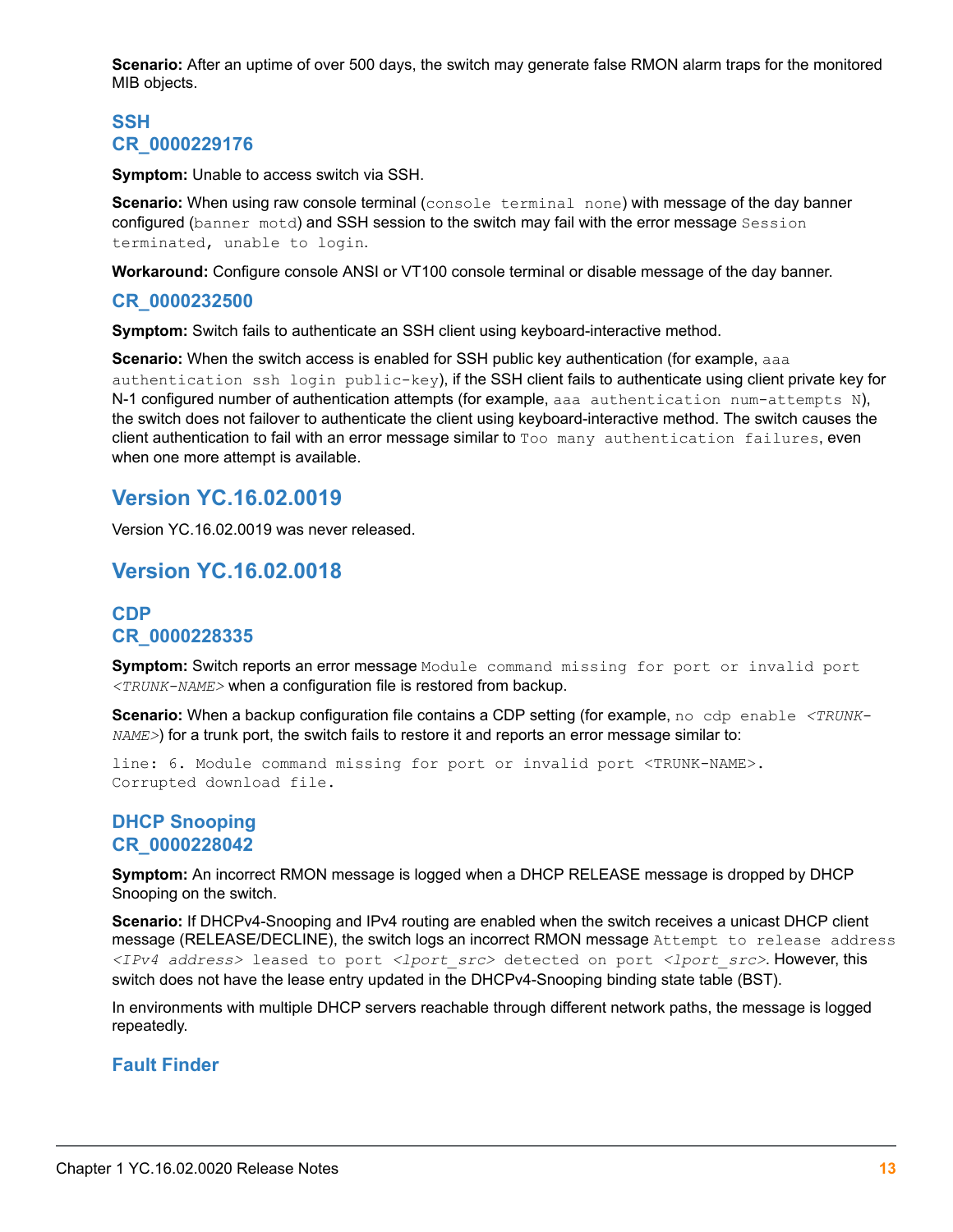<span id="page-13-0"></span>**Symptom:** The switch incorrectly allows ports with fault-finder enabled for broadcast-storm to be configured for link aggregation.

**Scenario:** The switch should prevent a port configured for fault-finder alarms to also be configured for link aggregation (trunk). Similarly, in case a port is already in a link aggregation (trunk), the switch should not allowed to configure it with fault-finder alarms for broadcast storm. For such instances, the switch should deny the requested configuration and prompt an error message similar to:

Fault-finder broadcast-storm configuration cannot be applied to members of a trunk port(s) *<PORT-NUM>*.

Port *<PORT-NUM>* with fault-finder broadcast-storm configuration cannot be added to a trunk.

### **IGMP CR\_0000227470**

**Symptom:** In certain scenarios, the multicast traffic may not flow towards clients and traffic may not be forwarded to IGMP Querier or PIM routers from a non-Querier.

**Scenario:** In the event that a port, identified as a router-detect port for more than one IGMP-enabled VLAN, stops being the router-detected port for one of the VLANs, the switch may stop forwarding IGMP Membership Reports from Non Querier to Querier device for all IGMP-enable VLANs for which the port is identified as router-detected port. A port may stop being a router-detected port for a VLAN whenever the querier for that VLAN changes and it is no longer detected via respective port, or due to administratively disabling IGMP or PIM on that VLAN, or in case of a DT topology, distributed trunk port membership configuration changes are made.

**Workaround:** Enable IGMP isolation for un-joined multicast groups using CLI command igmp filterunknown-mcast on global context. This filter limits multicast traffic flooding only on interfaces that contain queriers that are on the same VLAN as the multicast traffic. Enabling of the igmp filter-unknown-mcast will consume one filter per IGMP enabled VLAN, impacting the IGMP Group Capacity (i.e. the number of IGMP groups that can be forwarded without flooding). For more information on using the igmp filter-unknownmcast command, see the *HPE ArubaOS-Switch Multicast and Routing Guide* for your switch.

#### **MAC Authentication CR\_0000228130**

**Symptom:** Switch may not correctly forward traffic on a successfully authenticated port with mac-authentication.

**Scenario:** When a switch port is configured for concurrent mac-authentication and 802.1X in client-mode, if this setting is overridden and changed to port-mode through RADIUS VSA 'HP-Port-Auth-Mode-MA' after a successful client authentication on the port with this RADIUS attribute, the switch may not correctly forward traffic when configured for ingress traffic control.

Example: aaa port-access *<PORT-LIST>* controlled-direction in

**Workaround:** Disable 802.1X on the port and reconnect or re-authenticate the client with RADIUS VSA 'HP-Port-Auth-Mode-MA' attribute.

## **Mirroring CR\_0000227861**

**Symptom:** The switch displays incorrect mirroring policy status.

**Scenario:** The switch displays incorrect 'inactive' status in the output of CLI command show monitor when a mirror policy is applied to a VLAN.

Workaround: Execute CLI command show monitor <mirror-session> to check the mirror policy status.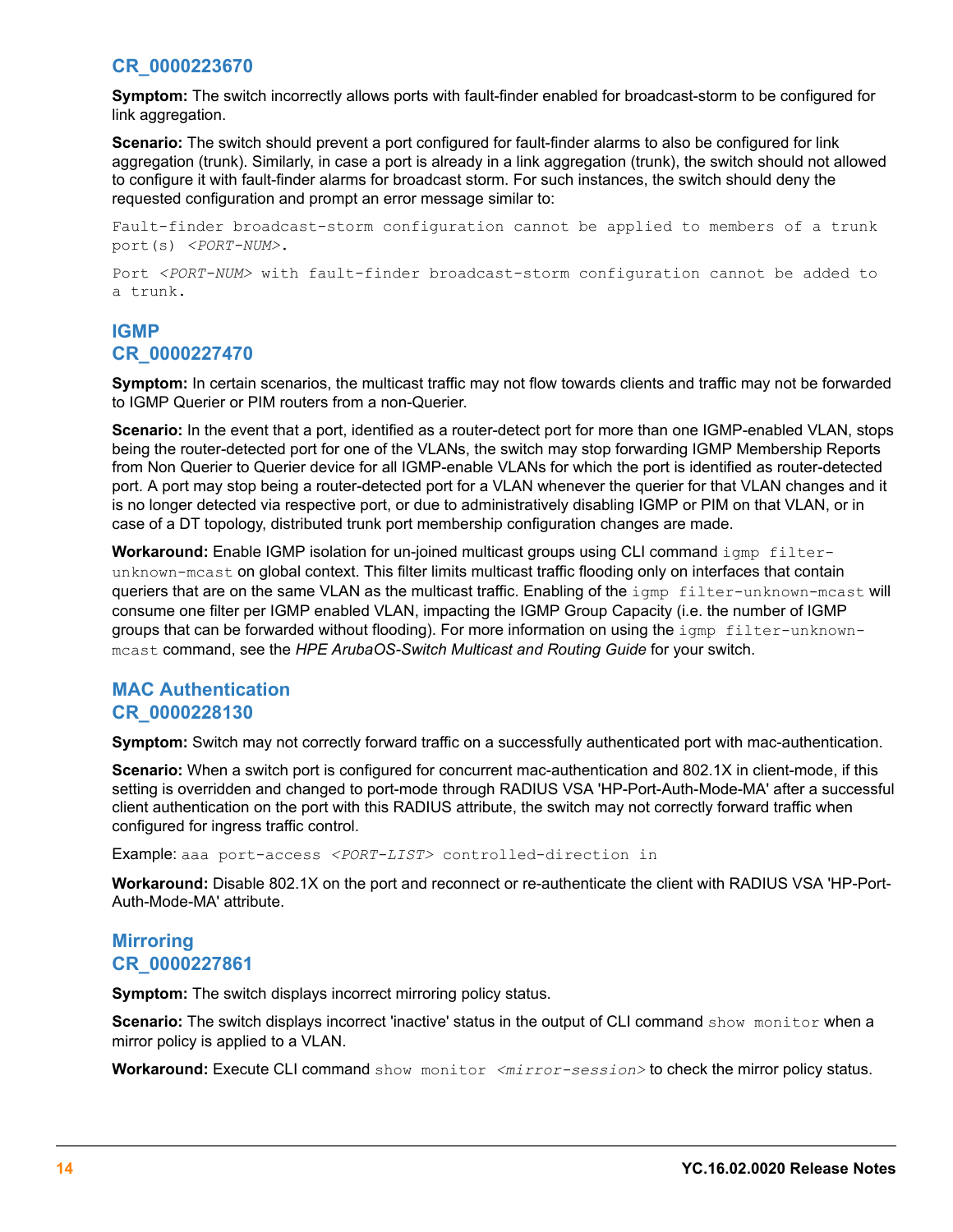## <span id="page-14-0"></span>**PoE CR\_0000226003**

**Symptom:** An invalid config entry is added to the switch for a port where some PDs are connected: powerover-ethernet 0.

**Scenario:** When connected PDs request port priority via LLDP MED, such as Cisco 7910G or similar PDs, and poe-lldp-detect is enabled on the respective switch port, an invalid config entry is added to the switch for the respective port power-over-ethernet 0. For switches which support stacking, this may cause the switch to crash with a message similar to:

Health Monitor: Read Error Restr Mem Access <…> Task='mPoeMgrCtl' <…>

**Workaround:** Disable poe-lldp-detect on the port where the respective PD is connected to clean up the invalid configuration entry.

## **Routing CR\_0000228710**

**Symptom:** In certain scenarios, the switch may have connectivity issues to certain destinations or induce routing loops in the network.

**Scenario:** The switch may incorrectly process certain routes in the routing table and erroneously choose less specific routes over more specific ones. These routes will remain in the routing table until they are flushed. This behavior may cause routing loops to occur, inability to reach the default gateway, or other similar routing symptoms that could vary by routing protocol. This condition may be exacerbated by the number of routes being learned within a short time.

#### **Spanning Tree CR\_0000227215**

**Symptom:** Incorrect VLAN ID is displayed in the output of CLI command display stp regionconfiguration.

**Scenario:** A 4-digit VLAN ID number is truncated to 3 digits in the output of CLI command display stp region-configuration.

Example: Correct VLAN ID using show spanning-tree mst-config:

Instance ID Mapped VLANs

----------- ---------------------------------------------------------

1 2,6-8,10-14,20-22,1022,1029,1035

Example: Truncated VLAN ID using display stp region-configuration:

Instance Vlans Mapped 1 2, 6 to 8, 10 to 14, 20 to 22, 102, 102, 103

**Workaround:** Use CLI command show spanning-tree mst-config to get the correct VLAN IDs mapped to the Spanning Tree instance.

## **Syslog CR\_0000210928**

**Symptom:** Syslog messages do not contain the configured source IP address.

**Scenario:** When a source IP address or interface is configured for syslog protocol (ip source-interface syslog {*<IP-ADDR>* | vlan *<VLAN-ID>* | loopback *<LOOPBACK-ID>*}), the syslog message always contains the IP address of the VLAN the syslog is sourced from, instead of the configured source IP address, VLAN or loopback interface.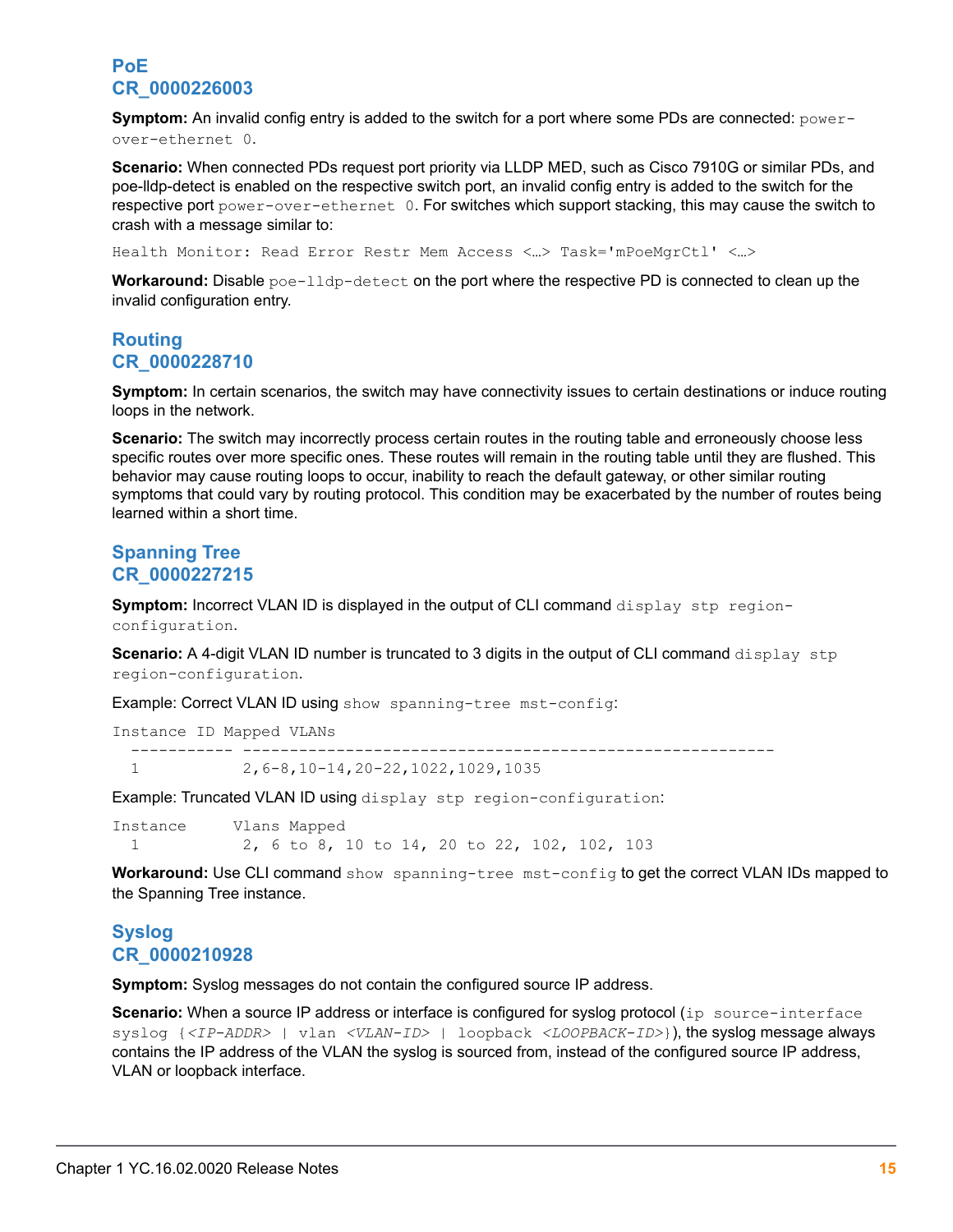## <span id="page-15-0"></span>**Virus Throttling CR\_0000228950**

**Symptom:** An invalid message is displayed when configuring connection-rate-filter on a static LACP trunk interface.

**Scenario:** When a connection-rate-filter is applied to a static LACP trunk interface, although the configuration is supported and applied successfully to the trunk interface, the switch displays a misleading error message similar to LACP has been disabled on CRF enabled port(s).

## **Web UI CR\_0000227777**

**Symptom:** Port mode setting may be incorrectly shown in the VLAN Properties section of the VLAN Management web page.

**Scenario:** When a port is selected in the VLAN Properties section of the VLAN Management web page, the "Mode for selected ports" may be different from what is displayed in the output of CLI command show vlan *<VLAN-ID>*.

**Workaround:** Use CLI command show vlan <VLAN-ID> to obtain the configured port mode.

## **Version YC.16.02.0017**

Version YC.16.02.0017 was never released.

## **Version YC.16.02.0016**

## **Banner CR\_0000225460**

**Symptom:** SNMPv3 get request on the switch login banner SNMP OID fails with  $\text{to}$ Big error message.

**Scenario:** When switch post-login banner or MOTD banner is configured with more than 1300 characters, running an SNMPv3 get request on the corresponding banner SNMP OID will fail with the error message Reason:[tooBig].

**Workaround:** Use SNMPv2 get request on SNMP banner OID when the configured login banner size is larger than 1300 characters.

## **Cable Diagnostic CR\_0000222089**

**Symptom:** Non-support for cable diagnostic tests is not indicated prior to executing the tests.

**Scenario:** When executing the CLI command test cable-diagnostics *<PORT-LIST>*, on a switch port that does not support this feature, the following execution warning message is displayed for non-supported ports:

This command will cause a loss of link on all tested ports and will take several seconds per port to complete. Use the 'show cable-diagnostics' command to view the results. Continue (y/n)? Y.

The non-support for such test is indicated only when displaying the test results using CLI command 'show cable-diagnostics' command', in a report message such as Port *<port-number>* does not support cable diagnostics.

## **DHCP CR\_0000222120**

**Symptom:** The switch DHCP server may delay honoring IP address renewal requests.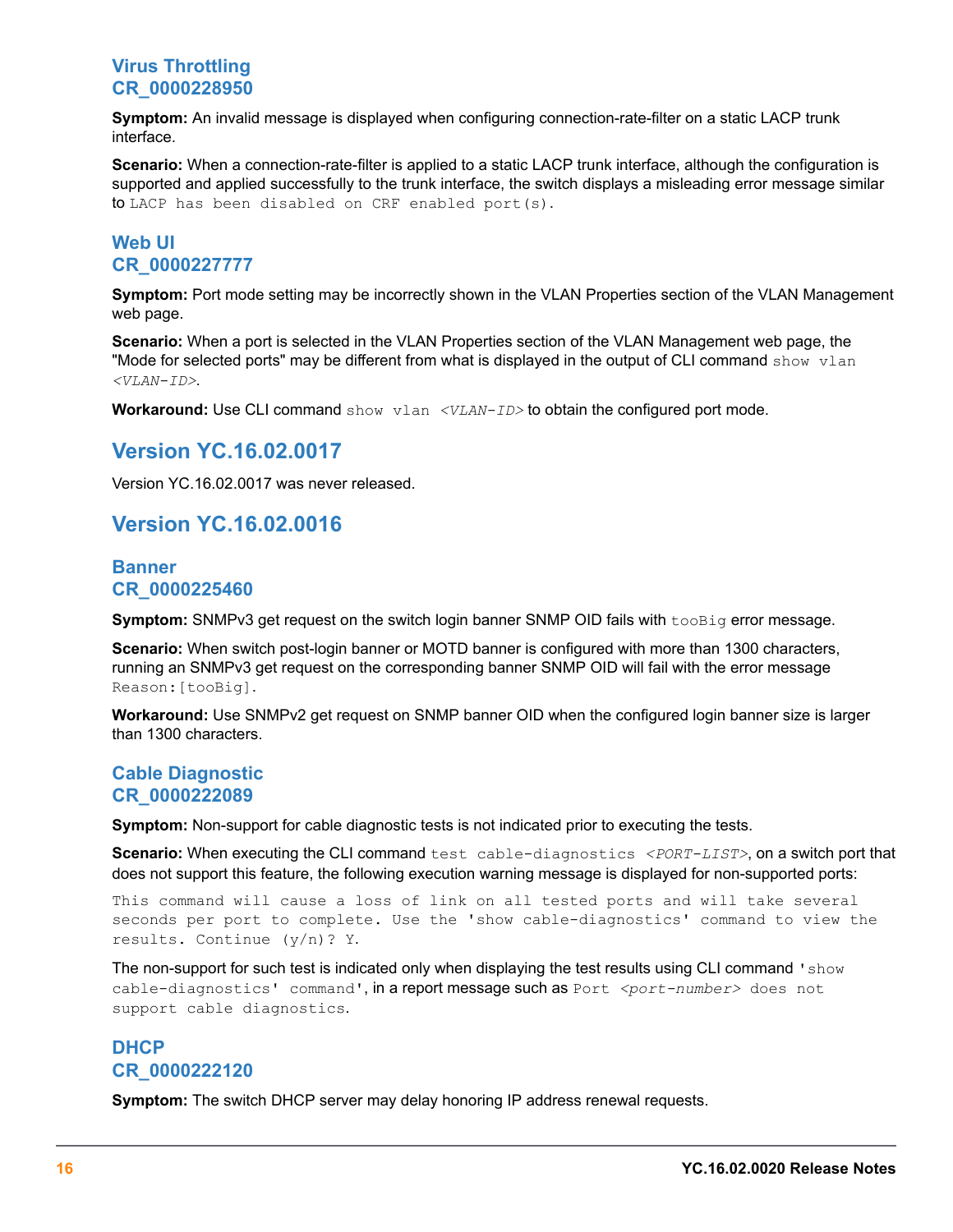<span id="page-16-0"></span>**Scenario:** When a client which acquired an IP address from the switch DHCP server is roaming to a different VLAN also managed by the switch DHCP server, a fresh new DHCP client request process is initiated in place of the DHCP renewal request process, resulting in a longer delay for the DHCP client to acquire the new IP address.

**Workaround:** Using an external DHCP server may help resolve the delay in DHCP client IP renewal when roaming from one VLAN to another.

#### **DHCP Server CR\_0000216603**

**Symptom:** DHCP clients are not able to obtain IP addresses from the switch's locally configured DHCP server address pool.

**Scenario:** When the default route (0.0.0.0/0) is configured with a VLAN as the next hop, the DHCP request packets are being dropped and the DHCP clients are not able to obtain IP address from the switch DHCP server.

**Workaround:** Configure the default route's next hop value with an IP address instead of a VLAN.

#### **Event Log CR\_0000225392**

**Symptom:** The proper event log message is not generated when a port is blocked due to a link failure detection protocol.

**Scenario:** When a port is configured for Device Link Detection Protocol (DLDP) or Uni-directional Link Detection (UDLD) and a link failure is detected, the switch fails to log corresponding event log messages similar to:

00435 ports: port *<NUM>* is Blocked by DLDP 00435 ports: port *<NUM>* is Blocked by UDLD

#### **Job Scheduler CR\_0000221236**

**Symptom:** The switch does not execute scheduled jobs at expected scheduled time.

**Scenario:** When the switch time settings are adjusted for time protocol, time zone or daylight savings time rule (daylight-time-rule), the Job Scheduler fails to execute scheduled jobs at the configured time. This is triggered when switch time is (re-)adjusted, following a time settings change. For example, adding a daylight-time-rule would trigger a time re-adjustment, but the job scheduler time is not re-adjusted with the new switch time settings and it will not trigger job execution at the expected time.

**Workaround:** Remove and re-configure the jobs after making configuration changes to the switch time settings.

#### **CR\_0000222032**

**Symptom:** The switch may crash with an error message similar to Health Monitor: Read Error Restr Mem Access *<...>* Task='tCron000001' *<...>* when executing a scheduled job.

**Scenario:** If a job is scheduled to copy data files to/from a remote server configured via hostname, the switch may crash with an error message similar to Health Monitor: Read Error Restr Mem Access *<...>* Task='tCron000001' *<...>* when executing the job at scheduled time.

Example: job <name> at [HH:]MM] "copy running-config tftp mytftpserver.com FILENAME-STR".

**Workaround:** Configure the job to copy data files using IP address instead of hostname.

Example: job <name> at [HH:]MM] "copy running-config tftp 192.168.0.1 FILENAME-STR".

#### **SNMP**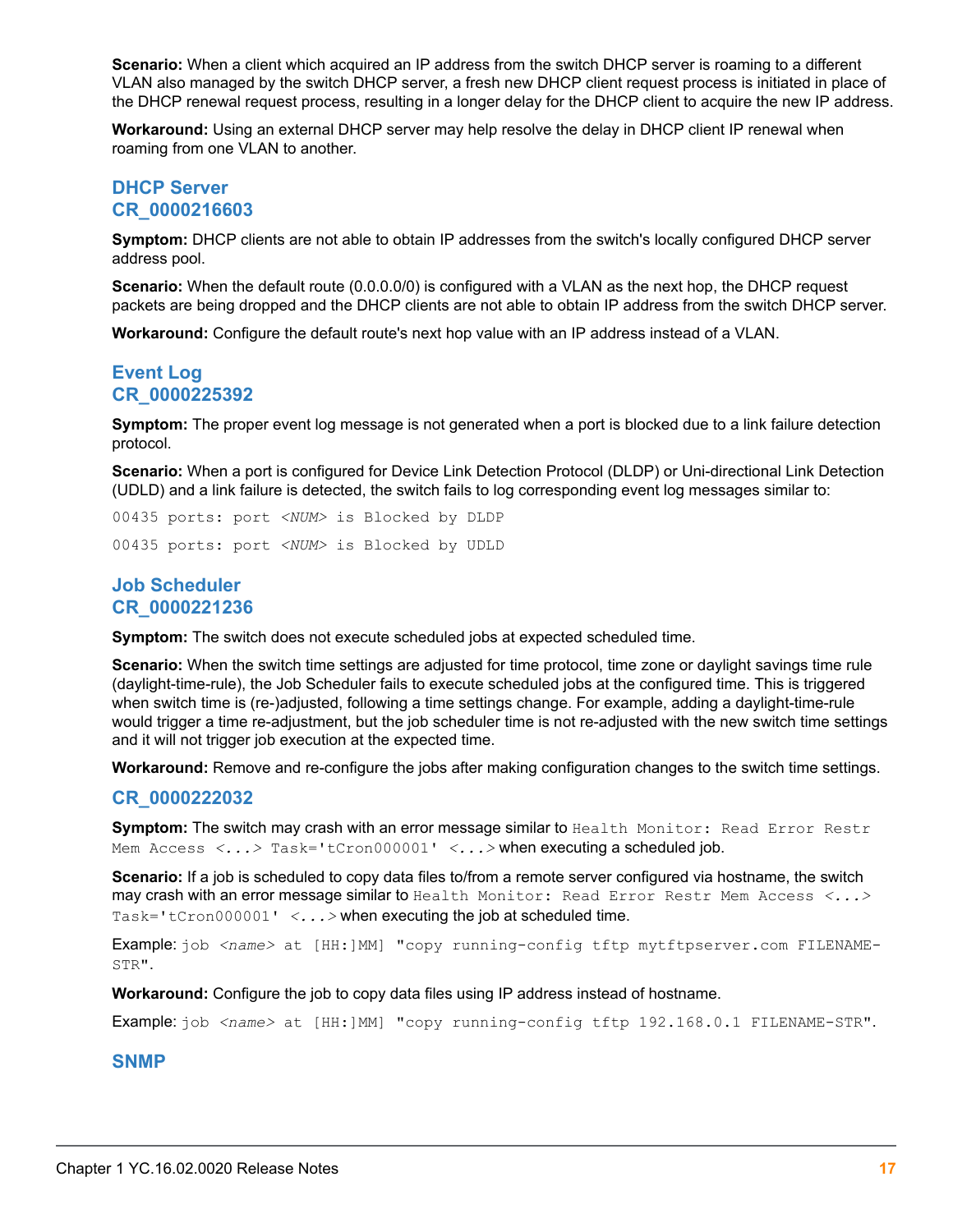<span id="page-17-0"></span>**Symptom:** Switch does not report the information regarding IPv6 loopback interface reported in MIB object ipAddressIfIndex.

**Scenario:** After an IPv6 link-local address is configured on a VLAN, the switch no longer reports the information regarding IPv6 loopback interface reported in MIB object ipAddressIfIndex when executing CLI command walkMIB ipAddressIfIndex.

## **Spanning Tree CR\_0000201299**

**Symptom:** A switch configured with RPVST may crash with an error message similar to Software exception at bttfMsgSysDrv.c *<...>* -- in 'mPvstSlvCtrl' *<...>*.

**Scenario:** When disabling spanning tree on a switch that is part of RPVST topology, an external loop may be created. As a result, a broadcast of RPVST BPDUs may be received by the switch, potentially leading to a crash with an error message similar to Software exception at bttfMsgSysDrv.c <...> -- in 'mPvstSlvCtrl' *<...>* ASSERT: No resources available!

**Workaround:** Make sure that no external loops are created when disabling spanning tree on any switch that is part of an RPVST topology.

#### **CR\_0000217382**

**Symptom:** Switch ports enabled for BPDU protection are not properly flagged as administratively down in show interface brief output when BPDU traffic is detected.

**Scenario:** When BPDU traffic is detected on a BPDU protected port, the port is being operationally brought down (logically disabled) due to BPDU detection, although it is still being maintained enabled for administrative purposes in the output of CLI command show interface brief. Administrative status of the port is mainly intended to be changed by manually enabling/disabling the port from CLI command interface *<PORT-LIST>* enable | disable.

| Port Type   Alert Enabled Status Mode Mode Ctrl |  |  |  |         |
|-------------------------------------------------|--|--|--|---------|
|                                                 |  |  |  |         |
| 1 10/100TX   No Yes Down 100FDx                 |  |  |  | MDI off |

The BPDU protected port is operationally disabled when BPDU traffic is detected and only its administrative state is enabled.

```
ifAdminStatus.1 = 1 (up)
ifOperStatus.1 = 2 (down)
```
## **Terminal CR\_0000223941**

**Symptom:** The terminal command line is not working properly after terminating a session to the switch.

**Scenario:** After a VT100 terminal session to the switch is terminated, the terminal line wrap-around configuration is disabled.

**Workaround:** Re-enable "line-wrap" mode via SNMP command setmib hpicfPrivateTermLineWrap. 0 -i 6 followed by configuration save and reboot.

## **Trunking**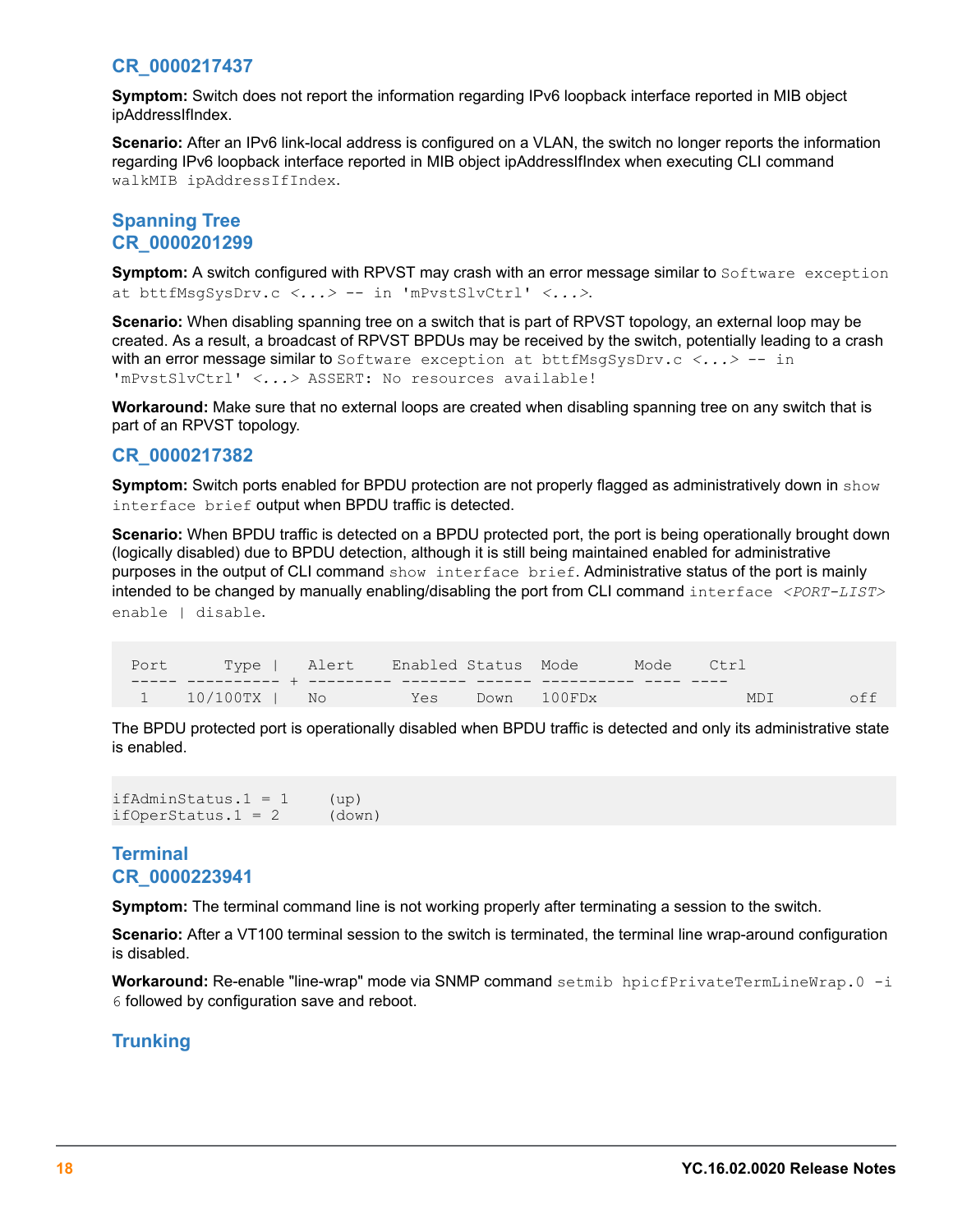<span id="page-18-0"></span>**Symptom:** In a certain scenario, the switch allows to create a trunk interface with more than a maximum of 8 ports.

**Scenario:** When a fast copy and paste operation with multiple port addition entries to the same trunk interface is used to create a trunk interface, more than the maximum 8 allowed ports can be added to the trunk. Once such invalid trunk interface is created, no other changes to the trunk interface are allowed from CLI.

Example: Copy & Paste from text file:

trunk 1-4 trk1

trunk 5-9 trk1

**Workaround:** To avoid triggering, do not use a fast copy and paste function to configure the trunk group. Once triggered, use the Menu interface to remove additional ports exceeding the maximum of 8 from the invalid trunk interface.

## **Version YC.16.02.0015**

Version YC.16.02.0015 was never released.

## **Version YC.16.02.0014**

#### **Authorization CR\_0000216097**

**Symptom:** In certain conditions, the User Roles feature may be unintentionally disabled.

**Scenario:** If the User Role feature is already enabled on the switch and an unsuccessful switch configuration restore using a file transfer occurs, the User Role may become disabled.

**Workaround:** Manually disable and then re-enable the User Role feature using the CLI command aaa authorization user [disable | enable].

## **CR\_0000221546**

**Symptom:** When executing unauthorized commands, the switch may fail to include a blank line before printing the error message Not authorized to run this command.

**Scenario:** When the switch is configured for TACACS+ command authorization and an unauthorized command is executed, the switch may fail to include a blank line before printing the error message Not authorized to run this command. This may cause some applications, such as IMC, to misunderstand the message.

## **Console CR\_0000206708**

**Symptom:** Management access to the switch through SSH, telnet or console may fail with an error message similar to Connection closed by remote host.

**Scenario:** New sessions may fail to be established after previous sessions are closed due to inactivity timeout when using certain client applications, such as MobaXterm, for management access to the switch through SSH, telnet or console.

**Workaround:** Rebooting the switch will clear the locked sessions. Alternatively, you can disable the inactivity timer using the CLI command console inactivity-timer 0. Once the inactivity timer is disabled, you must log out of each session to properly close the connection.

## **MAC Authentication**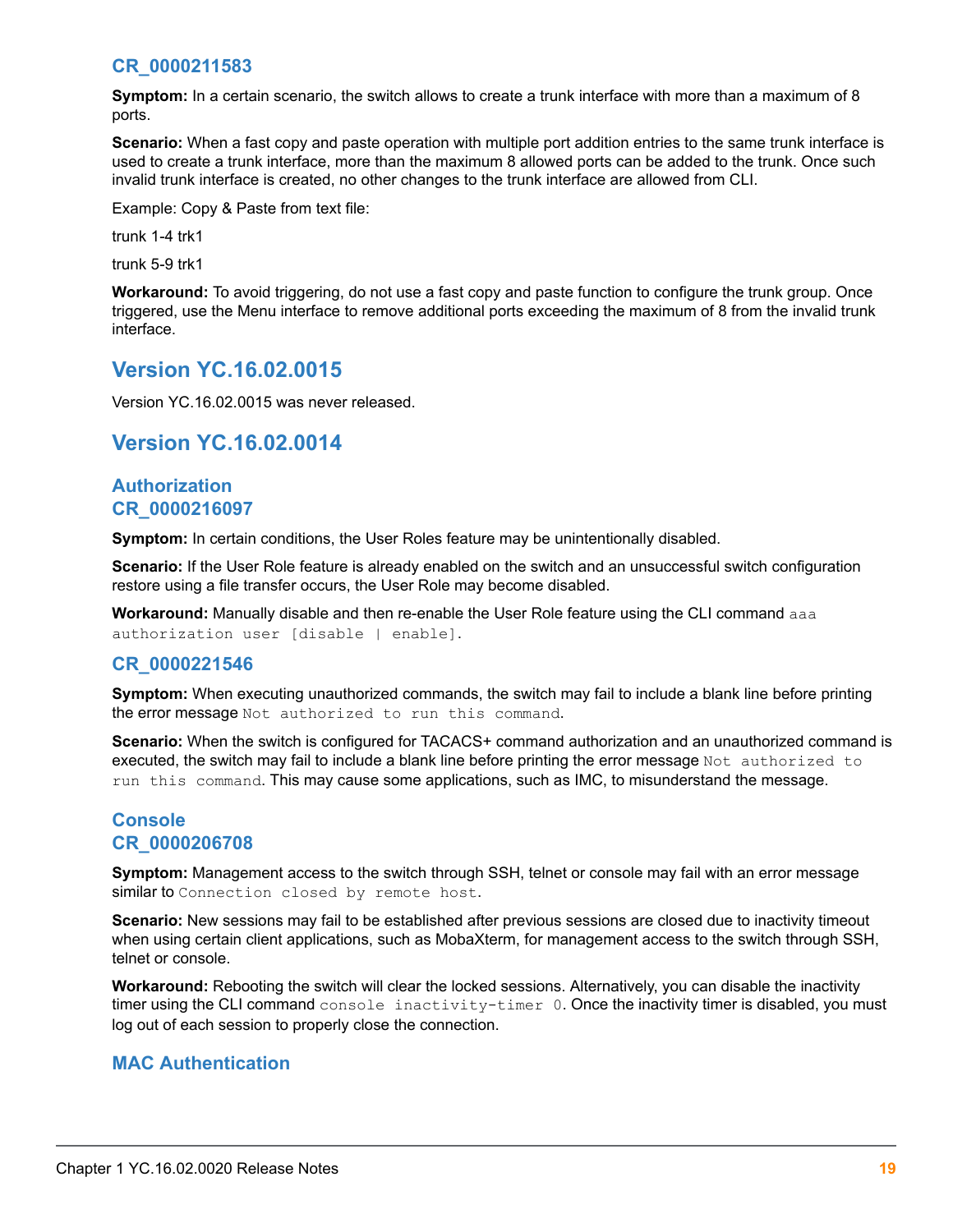<span id="page-19-0"></span>**Symptom:** Switch ports may get into an endless MAC authentication cycle preventing re-authentication.

**Scenario:** When a switch port is configured for both 802.1X and mac-authentication, during the re-authentication process due to reauth-period expiry, the port may not be able to complete the re-authentication process and get into a MAC authentication loop.

**Workaround:** Disabling and re-enabling the affected port via CLI command interface *<port-num>* enable | disable should clear the problem.

## **mDNS CR\_0000216815**

**Symptom:** Switch may run out of memory and crash when receiving many multicast DNS packets.

**Scenario:** When receiving multicast DNS packets with ACL filter applied to the VLAN, the switch may crash due to running out of heap memory.

## **SSH CR\_0000201108**

**Symptom:** Switch configured with DSA key refuses SSH connections.

**Scenario:** When the switch is configured with host DSA public key, SSH connection from client using the generated public-key in switch cannot be established.

**Workaround:** Configure switch with host RSA public-key for SSH connections.

#### **CR\_0000217201**

**Symptom:** The SSH server cannot be bound to well-known port numbers ranging from 0 to 1023.

**Scenario:** When using the CLI command ip ssh port *<port-num>*, the switch does not allow the SSH server to be configured to listen to well-known or system ports ranging from 0 to 1023. The switch displays the error message Cannot bind reserved TCP port <port-num>, except when using "default" and 22 as the *<port-num>*.

**Workaround:** Configure the SSH server to listen for SSH connections on ports "default", 22, or ports greater than 1023.

## **Version YC.16.02.0013**

Version YC.16.02.0013 was never released.

## **Upgrade information**

#### **Upgrading restrictions and guidelines**

YC.16.02.0020 uses BootROM YC.16.01.0001. If your switch has an older version of BootROM, the BootROM will be updated with this version of software.

For more information about BootROM, see the *HPE ArubaOS-Switch Management and Configuration Guide YC. 16.02*.

 $\mathcal{F}$ During the software update, the switch will automatically boot twice. The switch will update the primary BootROM, then reboot, and then update the secondary BootROM. After the switch flash memory is updated and the final boot is initiated, no additional user intervention is needed. Do not interrupt power to the switch during this important update.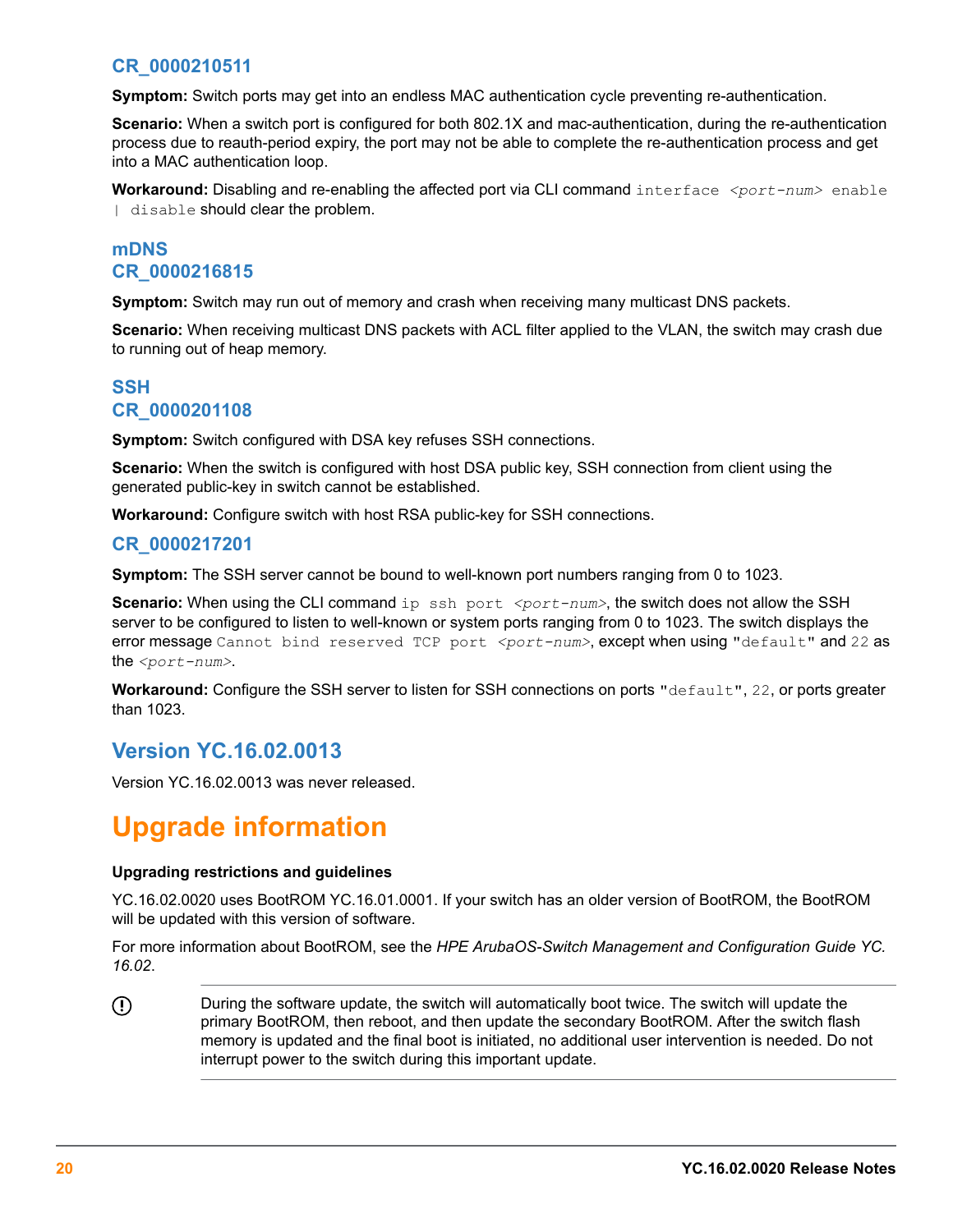For information on best practices when updating software or rolling back to previous versions of software, see the "Best practices for software updates" section of the *HPE ArubaOS-Switch Basic Operations Guide Version 16.02*.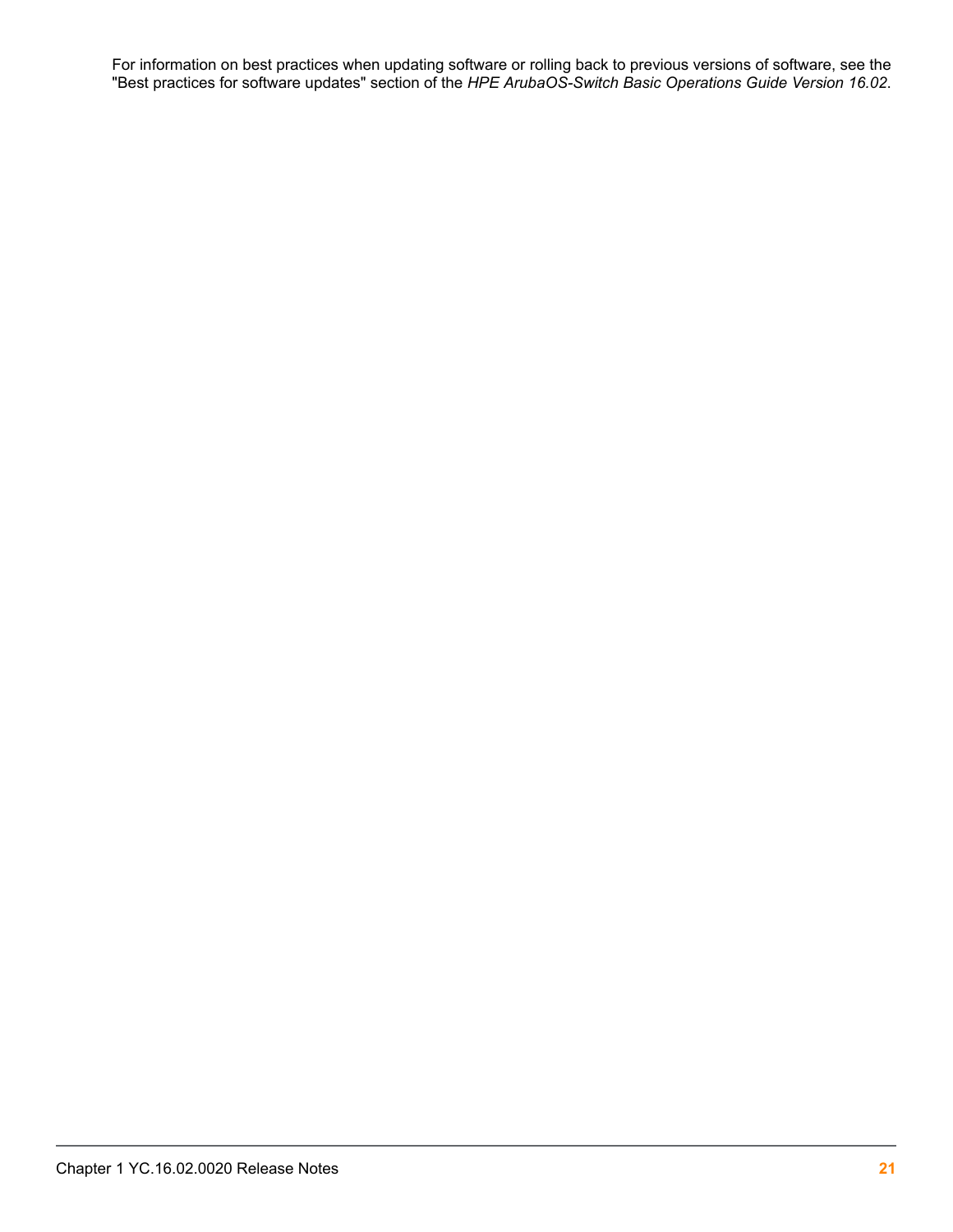<span id="page-21-0"></span>A Security Bulletin is the first published notification of security vulnerabilities and is the only communication vehicle for security vulnerabilities.

- Fixes for security vulnerabilities are not documented in manuals, release notes, or other forms of product documentation.
- A Security Bulletin is released when all vulnerable products still in support life have publicly available images that contain the fix for the security vulnerability.

## **Finding Security Bulletins**

#### **Procedure**

- **1.** Go to the HPE Support Center Hewlett Packard Enterprise at **[www.hpe.com/support/hpesc](http://www.hpe.com/support/hpesc)**.
- **2.** Enter your product name or number and click **Go**.
- **3.** Select your product from the list of results.
- **4.** Click the **Top issues & solutions** tab.
- **5.** Click the **Advisories, bulletins & notices** link.

## **Security Bulletin subscription service**

You can sign up at **[http://www.hpe.com/support/Subscriber\\_Choice](http://www.hpe.com/support/Subscriber_Choice)** to initiate a subscription to receive future Hewlett Packard Enterprise Security Bulletin alerts via email.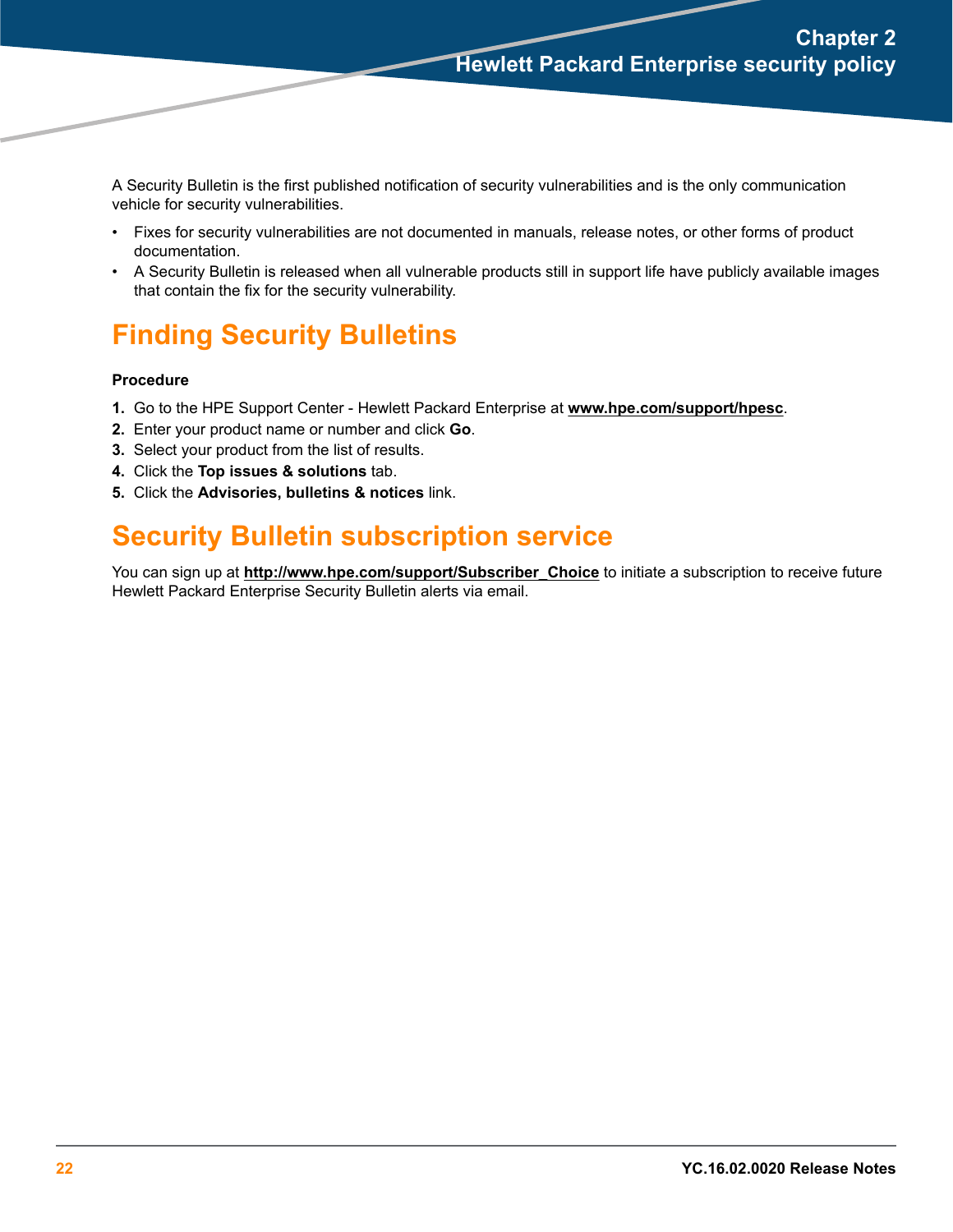**Chapter 3 Websites**

<span id="page-22-0"></span>**Networking Websites**

- **Hewlett Packard Enterprise Networking Information Library [www.hpe.com/networking/resourcefinder](http://www.hpe.com/networking/resourcefinder) Hewlett Packard Enterprise Networking Software [www.hpe.com/networking/software](http://www.hpe.com/networking/software) Hewlett Packard Enterprise Networking website [www.hpe.com/info/networking](http://www.hp.com/info/networking) Hewlett Packard Enterprise My Networking website [www.hpe.com/networking/support](http://www.hpe.com/networking/support) Hewlett Packard Enterprise My Networking Portal [www.hpe.com/networking/mynetworking](http://www.hpe.com/networking/mynetworking) Hewlett Packard Enterprise Networking Warranty [www.hpe.com/networking/warranty](http://www.hpe.com/networking/warranty) General websites Hewlett Packard Enterprise Information Library [www.hpe.com/info/EIL](http://www.hpe.com/info/EIL)**
- For additional websites, see **[Support and other resources](#page-23-0)**.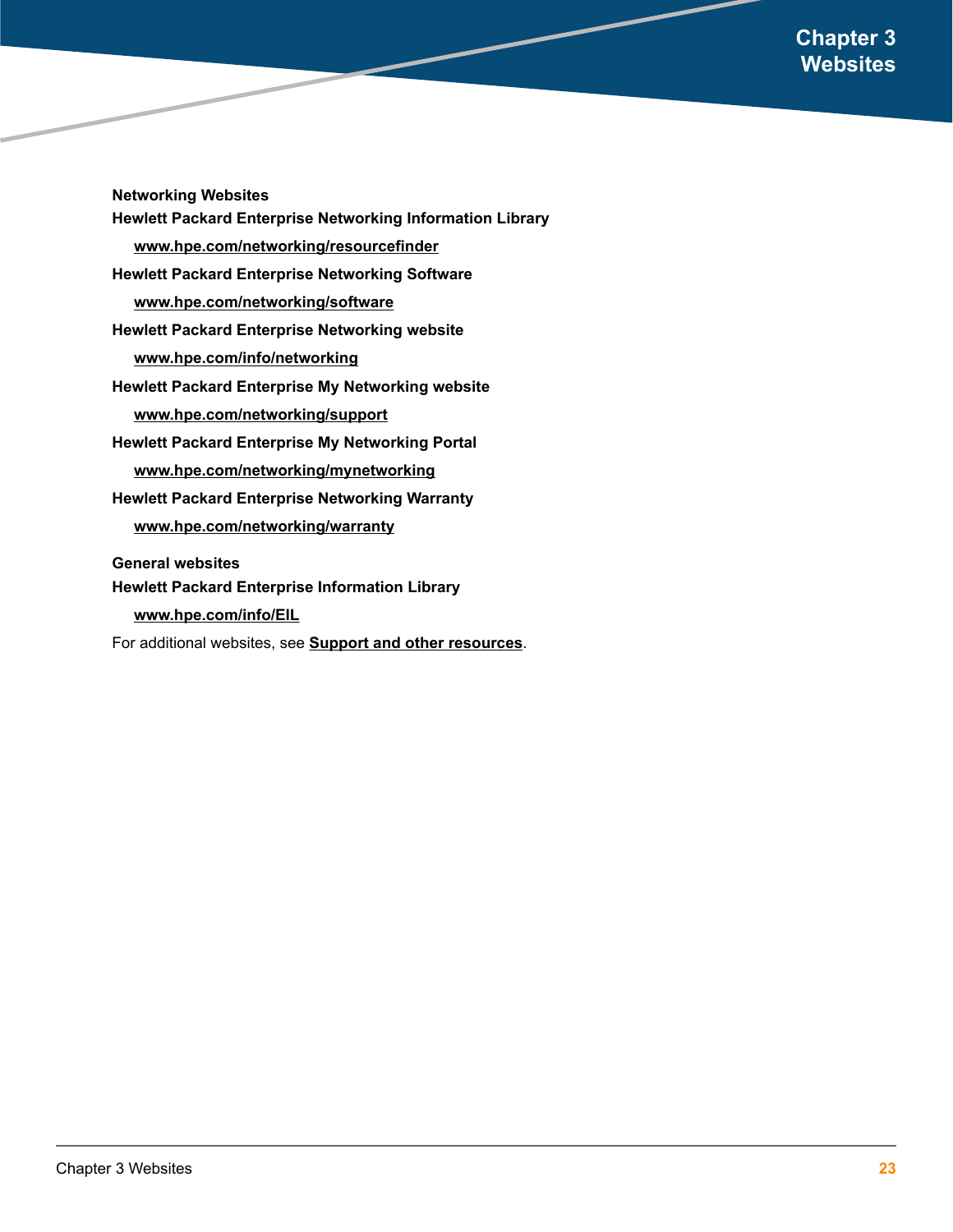## <span id="page-23-0"></span>**Accessing Hewlett Packard Enterprise Support**

• For live assistance, go to the Contact Hewlett Packard Enterprise Worldwide website:

#### **<http://www.hpe.com/assistance>**

• To access documentation and support services, go to the Hewlett Packard Enterprise Support Center website:

#### **<http://www.hpe.com/support/hpesc>**

#### **Information to collect**

- Technical support registration number (if applicable)
- Product name, model or version, and serial number
- Operating system name and version
- Firmware version
- Error messages
- Product-specific reports and logs
- Add-on products or components
- Third-party products or components

## **Accessing updates**

- Some software products provide a mechanism for accessing software updates through the product interface. Review your product documentation to identify the recommended software update method.
- To download product updates:

#### **Hewlett Packard Enterprise Support Center**

#### **[www.hpe.com/support/hpesc](http://www.hpe.com/support/hpesc)**

#### **Hewlett Packard Enterprise Support Center: Software downloads**

#### **[www.hpe.com/support/downloads](http://www.hpe.com/support/downloads)**

#### **Software Depot**

#### **[www.hpe.com/support/softwaredepot](http://www.hpe.com/support/softwaredepot)**

• To subscribe to eNewsletters and alerts:

#### **[www.hpe.com/support/e-updates](http://www.hpe.com/support/e-updates)**

• To view and update your entitlements, and to link your contracts and warranties with your profile, go to the Hewlett Packard Enterprise Support Center **More Information on Access to Support Materials** page:

#### **[www.hpe.com/support/AccessToSupportMaterials](http://www.hpe.com/support/AccessToSupportMaterials)**

 $\mathbb{O}$ Access to some updates might require product entitlement when accessed through the Hewlett Packard Enterprise Support Center. You must have an HPE Passport set up with relevant entitlements.

## **Customer self repair**

Hewlett Packard Enterprise customer self repair (CSR) programs allow you to repair your product. If a CSR part needs to be replaced, it will be shipped directly to you so that you can install it at your convenience. Some parts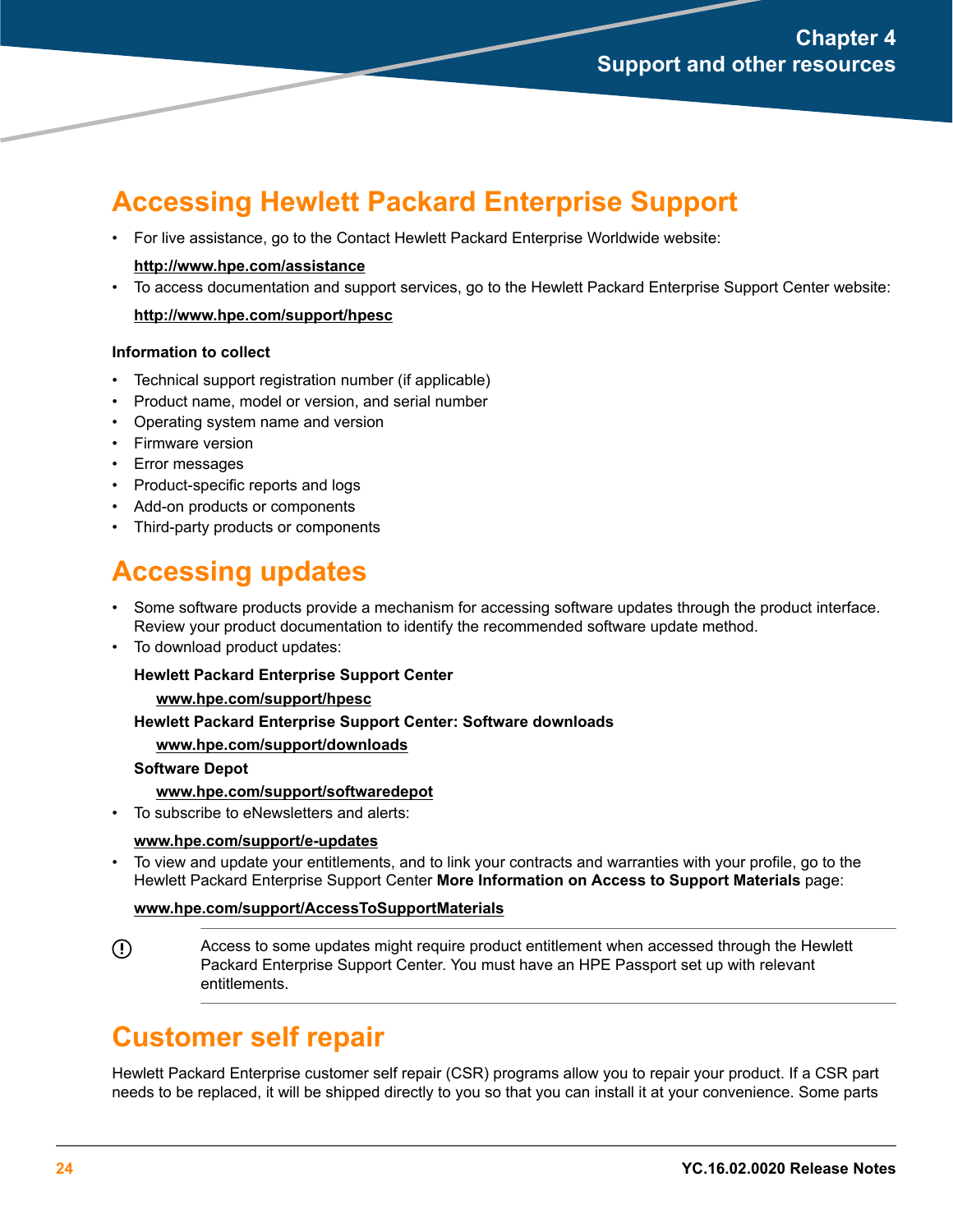<span id="page-24-0"></span>do not qualify for CSR. Your Hewlett Packard Enterprise authorized service provider will determine whether a repair can be accomplished by CSR.

For more information about CSR, contact your local service provider or go to the CSR website:

**<http://www.hpe.com/support/selfrepair>**

## **Remote support**

Remote support is available with supported devices as part of your warranty or contractual support agreement. It provides intelligent event diagnosis, and automatic, secure submission of hardware event notifications to Hewlett Packard Enterprise, which will initiate a fast and accurate resolution based on your product's service level. Hewlett Packard Enterprise strongly recommends that you register your device for remote support.

If your product includes additional remote support details, use search to locate that information.

**Remote support and Proactive Care information**

**HPE Get Connected**

**[www.hpe.com/services/getconnected](http://www.hpe.com/services/getconnected)**

**HPE Proactive Care services**

**[www.hpe.com/services/proactivecare](http://www.hpe.com/services/proactivecare)**

**HPE Proactive Care service: Supported products list**

**[www.hpe.com/services/proactivecaresupportedproducts](http://www.hpe.com/services/proactivecaresupportedproducts)**

**HPE Proactive Care advanced service: Supported products list**

**[www.hpe.com/services/proactivecareadvancedsupportedproducts](http://www.hpe.com/services/proactivecareadvancedsupportedproducts)**

**Proactive Care customer information**

**Proactive Care central**

**[www.hpe.com/services/proactivecarecentral](http://www.hpe.com/services/proactivecarecentral)**

**Proactive Care service activation**

**[www.hpe.com/services/proactivecarecentralgetstarted](http://www.hpe.com/services/proactivecarecentralgetstarted)**

## **Warranty information**

To view the warranty for your product or to view the *Safety and Compliance Information for Server, Storage, Power, Networking, and Rack Products* reference document, go to the Enterprise Safety and Compliance website:

**[www.hpe.com/support/Safety-Compliance-EnterpriseProducts](http://www.hpe.com/support/Safety-Compliance-EnterpriseProducts)**

**Additional warranty information HPE ProLiant and x86 Servers and Options [www.hpe.com/support/ProLiantServers-Warranties](http://www.hpe.com/support/ProLiantServers-Warranties) HPE Enterprise Servers [www.hpe.com/support/EnterpriseServers-Warranties](http://www.hpe.com/support/EnterpriseServers-Warranties) HPE Storage Products [www.hpe.com/support/Storage-Warranties](http://www.hpe.com/support/Storage-Warranties) HPE Networking Products**

**[www.hpe.com/support/Networking-Warranties](http://www.hpe.com/support/Networking-Warranties)**

## **Regulatory information**

To view the regulatory information for your product, view the *Safety and Compliance Information for Server, Storage, Power, Networking, and Rack Products*, available at the Hewlett Packard Enterprise Support Center: